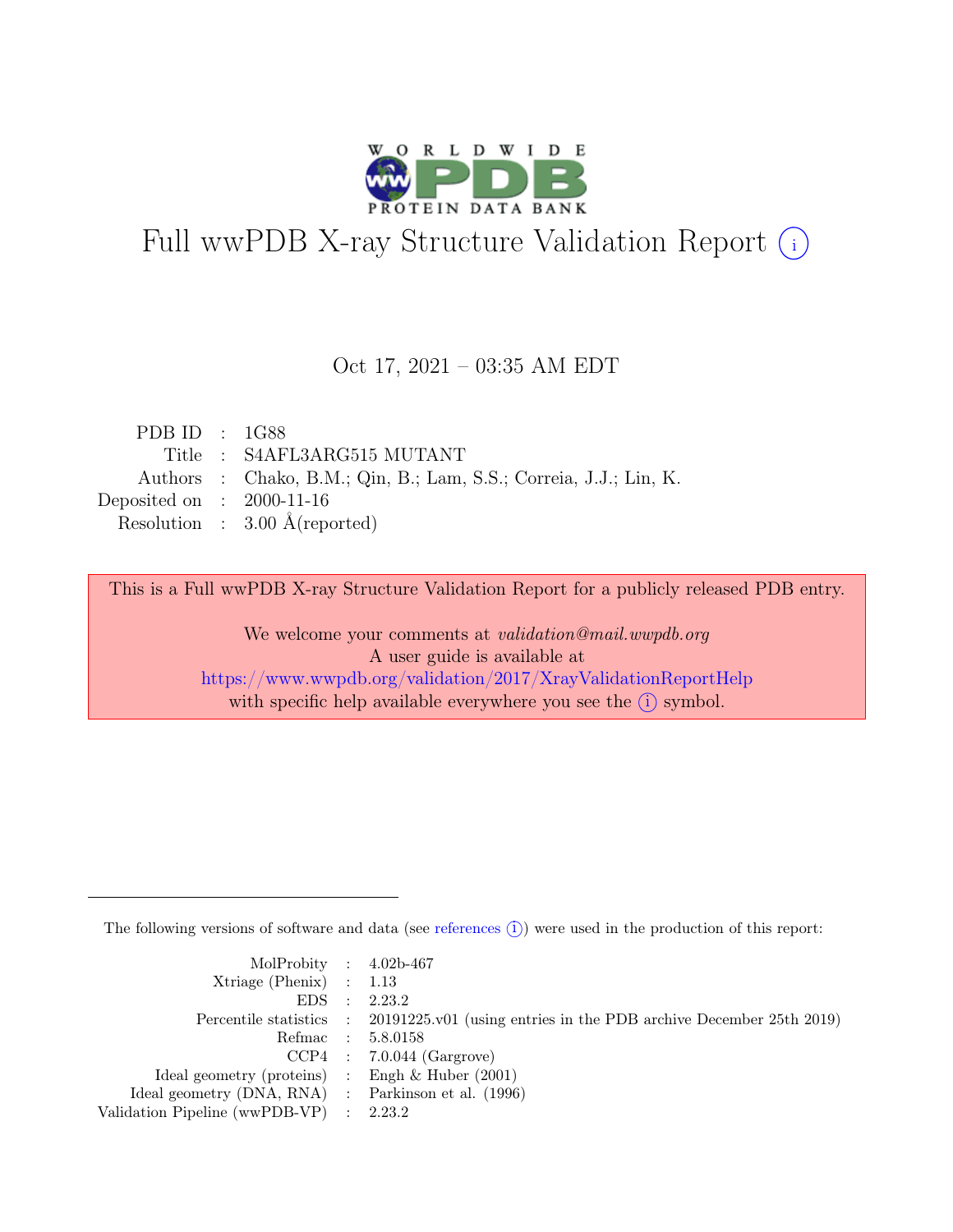# 1 Overall quality at a glance  $(i)$

The following experimental techniques were used to determine the structure: X-RAY DIFFRACTION

The reported resolution of this entry is 3.00 Å.

Percentile scores (ranging between 0-100) for global validation metrics of the entry are shown in the following graphic. The table shows the number of entries on which the scores are based.



| Metric                | Whole archive<br>$(\#Entries)$ | Similar resolution<br>$(\# \text{Entries}, \text{ resolution } \text{range}(\AA))$ |
|-----------------------|--------------------------------|------------------------------------------------------------------------------------|
| $R_{free}$            | 130704                         | $2092(3.00-3.00)$                                                                  |
| Clashscore            | 141614                         | $2416(3.00-3.00)$                                                                  |
| Ramachandran outliers | 138981                         | $\overline{2333}$ $\overline{(3.00-3.00)}$                                         |
| Sidechain outliers    | 138945                         | $2336(3.00-3.00)$                                                                  |
| RSRZ outliers         | 127900                         | $1990(3.00-3.00)$                                                                  |

The table below summarises the geometric issues observed across the polymeric chains and their fit to the electron density. The red, orange, yellow and green segments of the lower bar indicate the fraction of residues that contain outliers for  $\geq$ =3, 2, 1 and 0 types of geometric quality criteria respectively. A grey segment represents the fraction of residues that are not modelled. The numeric value for each fraction is indicated below the corresponding segment, with a dot representing fractions <=5% The upper red bar (where present) indicates the fraction of residues that have poor fit to the electron density. The numeric value is given above the bar.

| Mol | Chain | Length | Quality of chain |            |  |  |  |
|-----|-------|--------|------------------|------------|--|--|--|
|     |       | 268    | 2%<br>50%        | 30%<br>18% |  |  |  |
|     |       | 268    | .%<br>54%        | 10%<br>33% |  |  |  |
|     |       | 268    | $\%$<br>59%      | 12%<br>26% |  |  |  |

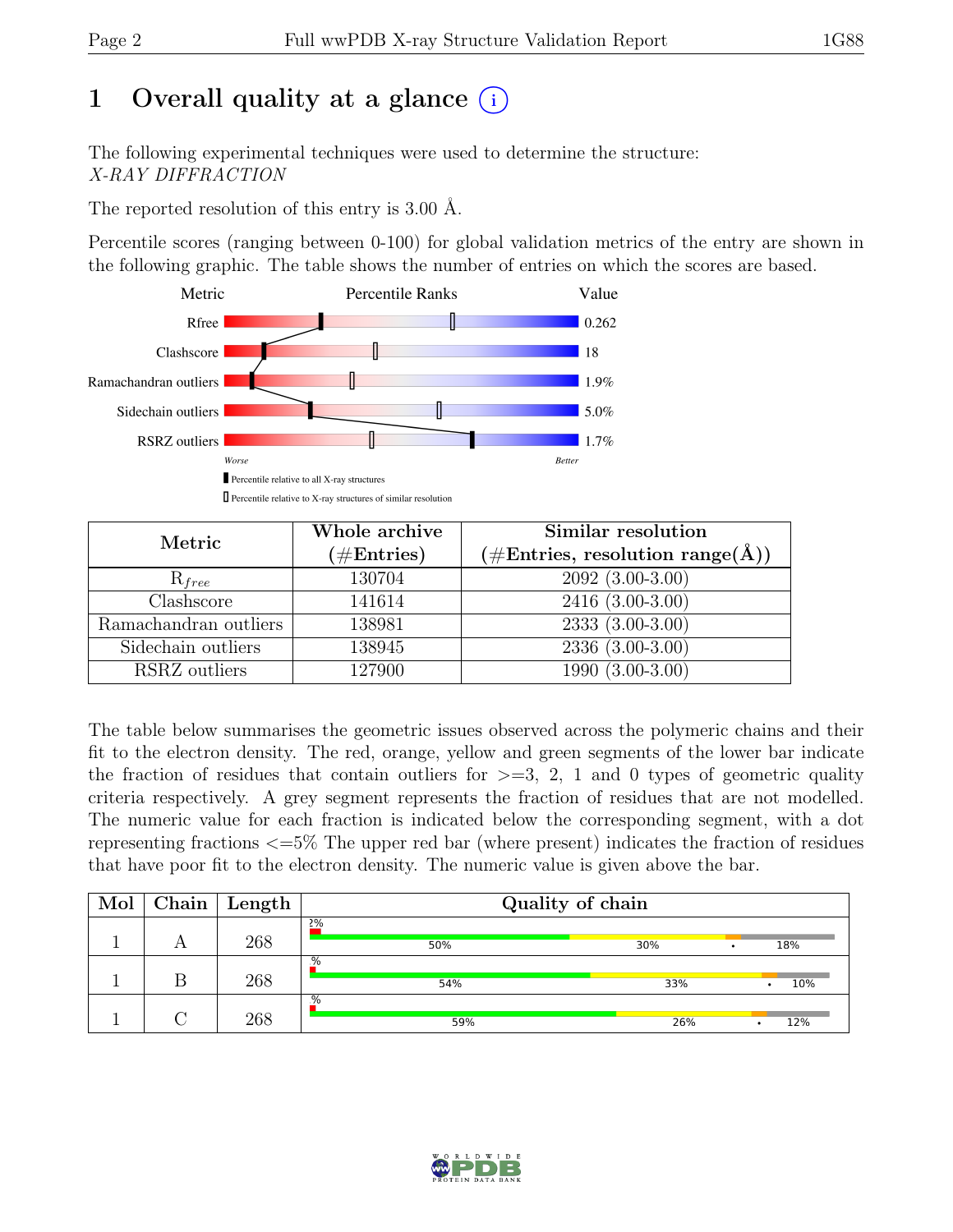# 2 Entry composition  $(i)$

There is only 1 type of molecule in this entry. The entry contains 5431 atoms, of which 0 are hydrogens and 0 are deuteriums.

In the tables below, the ZeroOcc column contains the number of atoms modelled with zero occupancy, the AltConf column contains the number of residues with at least one atom in alternate conformation and the Trace column contains the number of residues modelled with at most 2 atoms.

| Mol | Chain   Residues | Atoms |              |     |                  |     | $ZeroOcc \mid AltConf \mid Trace$ |  |  |
|-----|------------------|-------|--------------|-----|------------------|-----|-----------------------------------|--|--|
|     | 221              | Total | $\rm C$      | N   |                  |     |                                   |  |  |
|     |                  | 1733  | 1096 312 312 |     |                  | -13 |                                   |  |  |
|     | 242              | Total | $\mathbf C$  | N   |                  |     |                                   |  |  |
|     |                  | 1871  | 1184         | 335 | - 339            | -13 |                                   |  |  |
|     |                  | Total | $\rm C$      | N.  | $\left( \right)$ | S   |                                   |  |  |
|     | 236              | 1827  | 1154         | 328 | 332              | 13  |                                   |  |  |

• Molecule 1 is a protein called SMAD4.

There are 3 discrepancies between the modelled and reference sequences:

| Chain |     | Residue   Modelled   Actual |                  | Comment                                | Reference |
|-------|-----|-----------------------------|------------------|----------------------------------------|-----------|
|       | 515 | <b>SER</b>                  | $\rm{ARG}$       | engineered mutation $\vert$ UNP Q13485 |           |
|       | 515 | <b>SER</b>                  | $\rm{ARG}$       | engineered mutation   UNP $Q13485$     |           |
|       | 515 | <b>SER</b>                  | ARG <sub>c</sub> | engineered mutation   UNP $Q13485$     |           |

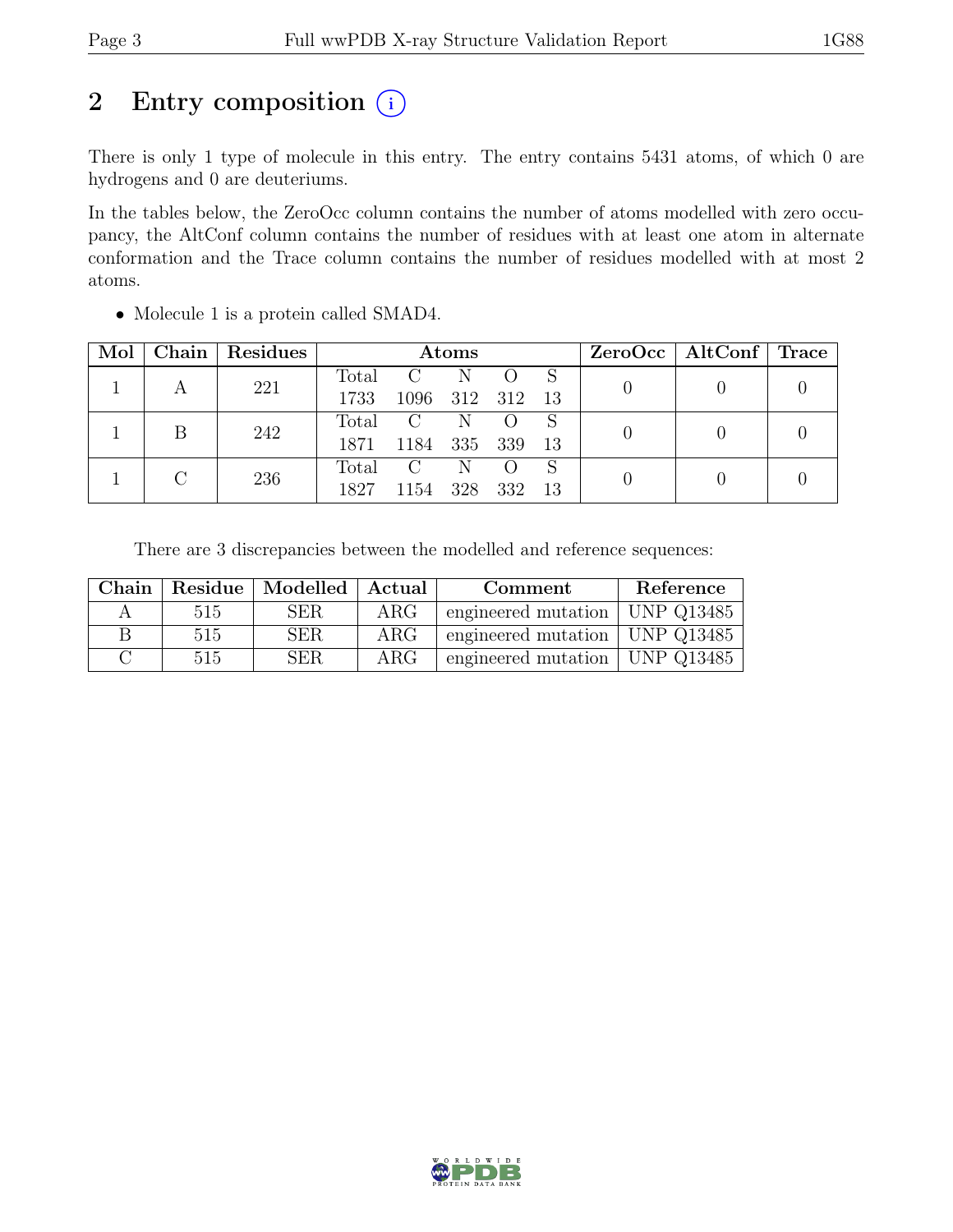# 3 Residue-property plots  $(i)$

These plots are drawn for all protein, RNA, DNA and oligosaccharide chains in the entry. The first graphic for a chain summarises the proportions of the various outlier classes displayed in the second graphic. The second graphic shows the sequence view annotated by issues in geometry and electron density. Residues are color-coded according to the number of geometric quality criteria for which they contain at least one outlier:  $green = 0$ , yellow  $= 1$ , orange  $= 2$  and red  $= 3$  or more. A red dot above a residue indicates a poor fit to the electron density (RSRZ > 2). Stretches of 2 or more consecutive residues without any outlier are shown as a green connector. Residues present in the sample, but not in the model, are shown in grey.



• Molecule 1: SMAD4

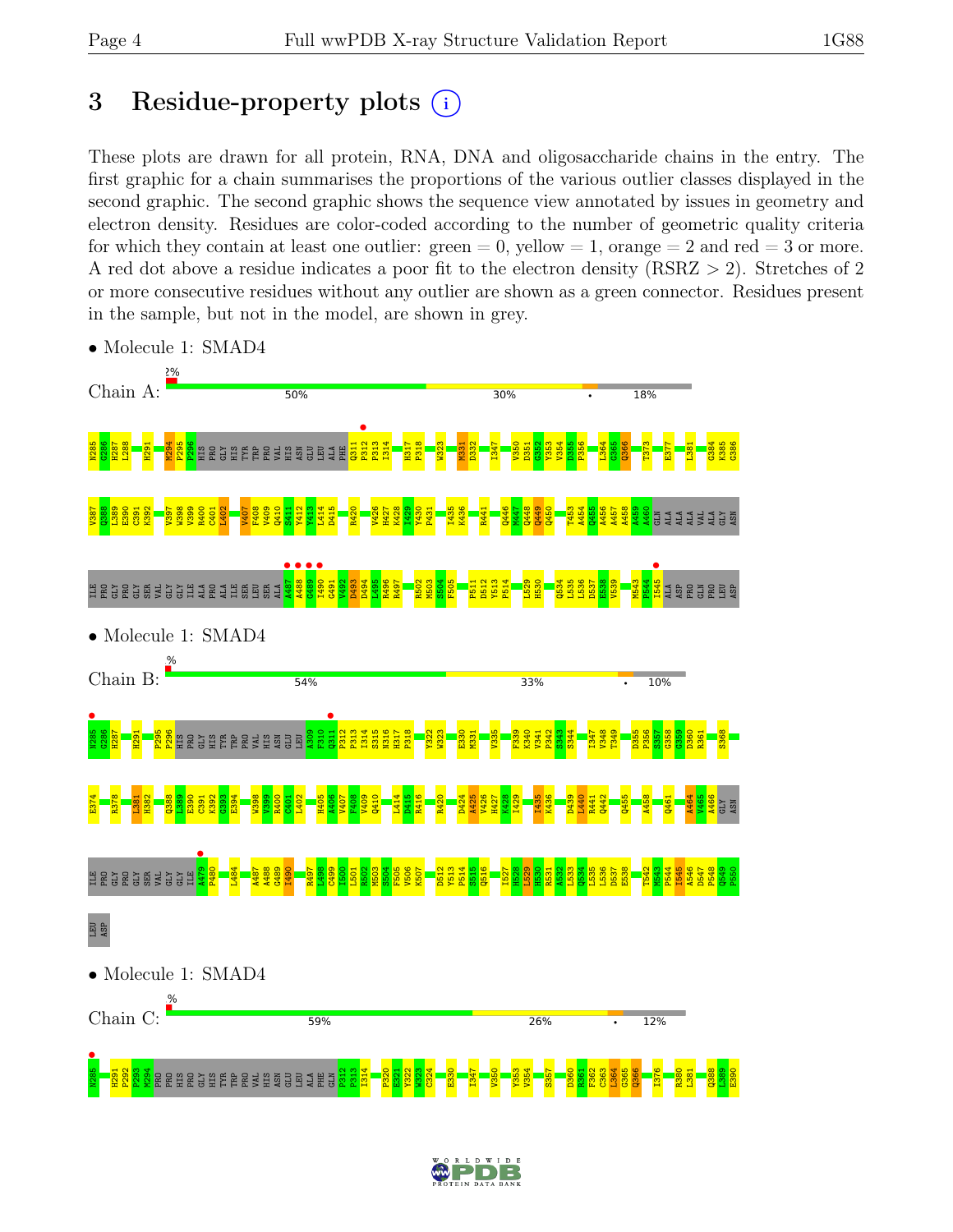# C391 K392 G395 W398 A406 V407 F408 V409 Q410 L414 D415 R420 A425 V426 H427 K428 I429 Y430 P431 S432 A433 Y434 I435 K436 V437 L440 R441 Q442 C443 H444 M447 Q448 Q449 Q450 A451 A454 A463 A464 V465 ALA GLY ASN ILE PRO GLY PRO GLY SER VAL GLY GLY ILE A479 • P480 • A481 I482 S483 A487 I490 D493 R496 C499 M503 W509 S515 I518 K519 P522 H528 L529 L533 L536 D537 E538 V539 L540 H541 T542 P550 LEU ASP

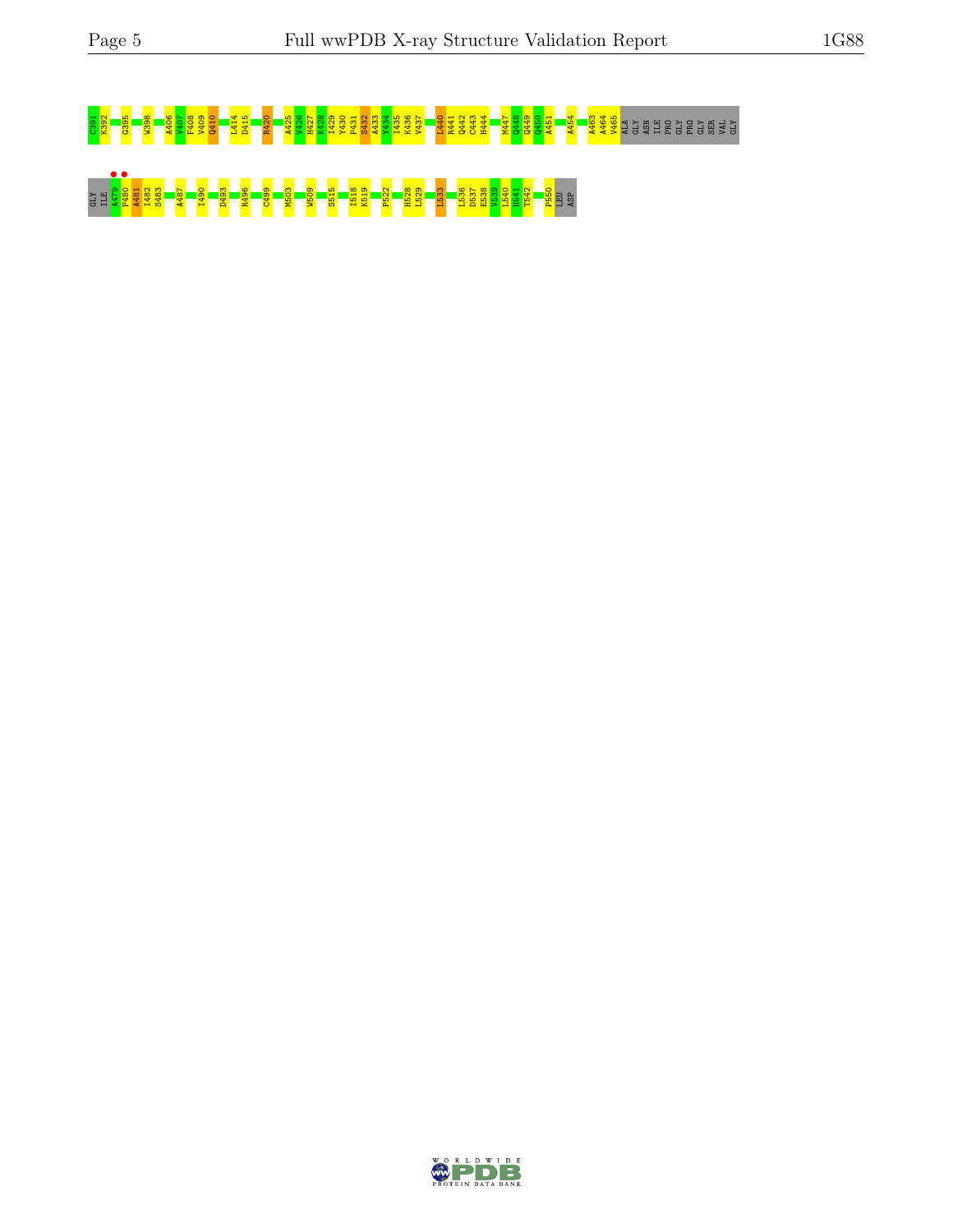# 4 Data and refinement statistics  $(i)$

| Property                                                  | Value                                                                                                                        | <b>Source</b> |
|-----------------------------------------------------------|------------------------------------------------------------------------------------------------------------------------------|---------------|
| Space group                                               | I 41 2 2                                                                                                                     | Depositor     |
| Cell constants                                            | $140.85\text{\AA}$<br>$140.85\text{\AA}$<br>$194.61\text{\AA}$                                                               |               |
| a, b, c, $\alpha$ , $\beta$ , $\gamma$                    | $90.00^\circ$<br>$90.00^\circ$<br>$90.00^\circ$                                                                              | Depositor     |
| Resolution $(A)$                                          | $40.50 - 3.00$                                                                                                               | Depositor     |
|                                                           | 40.50<br>$-3.00$                                                                                                             | <b>EDS</b>    |
| % Data completeness                                       | $92.6(40.50-3.00)$                                                                                                           | Depositor     |
| (in resolution range)                                     | $92.7(40.50-3.00)$                                                                                                           | <b>EDS</b>    |
| $R_{merge}$                                               | 0.13                                                                                                                         | Depositor     |
| $\mathrm{R}_{sym}$                                        | (Not available)                                                                                                              | Depositor     |
| $\langle I/\sigma(I) \rangle$ <sup>1</sup>                | $2.77$ (at 3.01Å)                                                                                                            | Xtriage       |
| Refinement program                                        | $CNS$ 0.9                                                                                                                    | Depositor     |
|                                                           | $0.203$ , $0.263$                                                                                                            | Depositor     |
| $R, R_{free}$                                             | $0.198$ , $0.262$                                                                                                            | $DCC$         |
| $R_{free}$ test set                                       | $947$ reflections $(4.84\%)$                                                                                                 | wwPDB-VP      |
| Wilson B-factor $(A^2)$                                   | 29.0                                                                                                                         | Xtriage       |
| Anisotropy                                                | 0.048                                                                                                                        | Xtriage       |
| Bulk solvent $k_{sol}(\overline{e/A^3})$ , $B_{sol}(A^2)$ | 0.32, 42.3                                                                                                                   | <b>EDS</b>    |
| L-test for twinning <sup>2</sup>                          | $< L >$ = 0.48, $< L2$ > = 0.31                                                                                              | Xtriage       |
|                                                           | 0.025 for $-1/2$ <sup>*</sup> h+ $1/2$ <sup>*</sup> k- $1/2$ <sup>*</sup> l, $1/2$ <sup>*</sup> h- $1/2$ <sup>*</sup> k-     |               |
| Estimated twinning fraction                               | $1/2$ *l,-h-k                                                                                                                | Xtriage       |
|                                                           | 0.026 for $-1/2$ <sup>*</sup> h $-1/2$ <sup>*</sup> k $+1/2$ <sup>*</sup> l, $-1/2$ <sup>*</sup> h $-1/2$ <sup>*</sup> k $-$ |               |
|                                                           | $1/2*1, h-k$<br>0.91                                                                                                         | <b>EDS</b>    |
| $F_o, F_c$ correlation<br>Total number of atoms           |                                                                                                                              | wwPDB-VP      |
|                                                           | 5431                                                                                                                         |               |
| Average B, all atoms $(\AA^2)$                            | $26.0\,$                                                                                                                     | wwPDB-VP      |

Xtriage's analysis on translational NCS is as follows: The largest off-origin peak in the Patterson function is 3.53% of the height of the origin peak. No significant pseudotranslation is detected.

<sup>&</sup>lt;sup>2</sup>Theoretical values of  $\langle |L| \rangle$ ,  $\langle L^2 \rangle$  for acentric reflections are 0.5, 0.333 respectively for untwinned datasets, and 0.375, 0.2 for perfectly twinned datasets.



<span id="page-5-1"></span><span id="page-5-0"></span><sup>1</sup> Intensities estimated from amplitudes.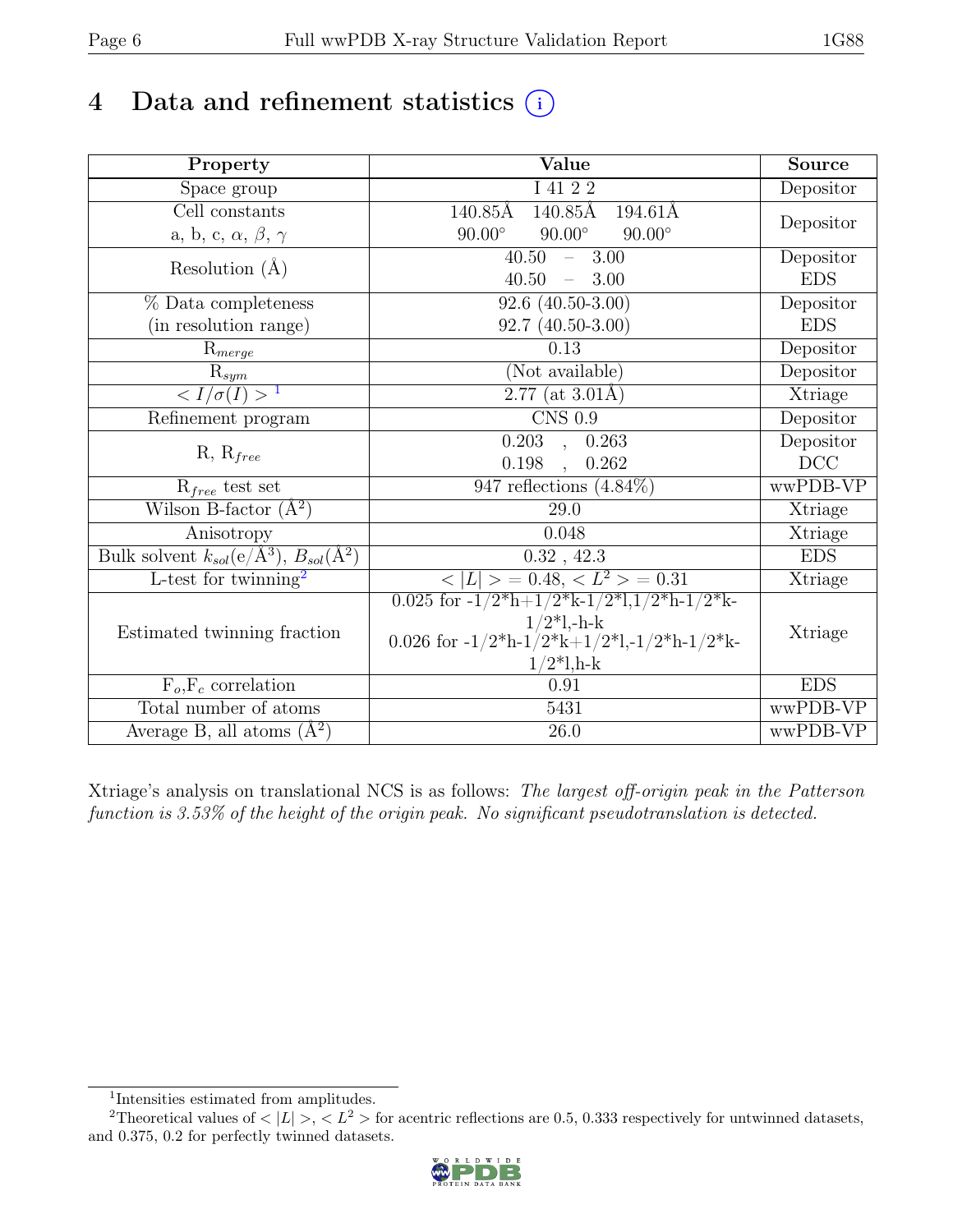# 5 Model quality  $(i)$

### 5.1 Standard geometry  $(i)$

The Z score for a bond length (or angle) is the number of standard deviations the observed value is removed from the expected value. A bond length (or angle) with  $|Z| > 5$  is considered an outlier worth inspection. RMSZ is the root-mean-square of all Z scores of the bond lengths (or angles).

| Mol  | Chain  |             | Bond lengths | Bond angles |                    |  |
|------|--------|-------------|--------------|-------------|--------------------|--|
|      |        | <b>RMSZ</b> | $\# Z  > 5$  | RMSZ        | $\# Z  > 5$        |  |
|      |        | 0.35        | 0/1781       | 0.64        | 0/2421             |  |
|      | В      | 0.37        | 0/1923       | 0.64        | $1/2619$ $(0.0\%)$ |  |
|      | $\cap$ | 0.36        | 0/1876       | 0.62        | 0/2552             |  |
| A 11 | All    | 0.36        | 0/5580       | 0.63        | $7592(0.0\%)$      |  |

There are no bond length outliers.

All (1) bond angle outliers are listed below:

|  |  | Mol   Chain   Res   Type   Atoms | $Z \parallel$ Observed <sup>(o)</sup> $\vert$ Ideal( <sup>o</sup> ) |        |
|--|--|----------------------------------|---------------------------------------------------------------------|--------|
|  |  | 416   ARG   NE-CZ-NH2   $-5.10$  | 117.75                                                              | 120.30 |

There are no chirality outliers.

There are no planarity outliers.

### 5.2 Too-close contacts  $(i)$

In the following table, the Non-H and H(model) columns list the number of non-hydrogen atoms and hydrogen atoms in the chain respectively. The H(added) column lists the number of hydrogen atoms added and optimized by MolProbity. The Clashes column lists the number of clashes within the asymmetric unit, whereas Symm-Clashes lists symmetry-related clashes.

| Mol |      |      |     | Chain   Non-H   H(model)   H(added)   Clashes   Symm-Clashes |
|-----|------|------|-----|--------------------------------------------------------------|
|     | 1733 | 1681 |     |                                                              |
|     | 1871 | 1817 | 79  |                                                              |
|     | 1827 | 1777 | 59  |                                                              |
|     | 5431 | 5275 | 102 |                                                              |

The all-atom clashscore is defined as the number of clashes found per 1000 atoms (including hydrogen atoms). The all-atom clashscore for this structure is 18.

All (192) close contacts within the same asymmetric unit are listed below, sorted by their clash magnitude.

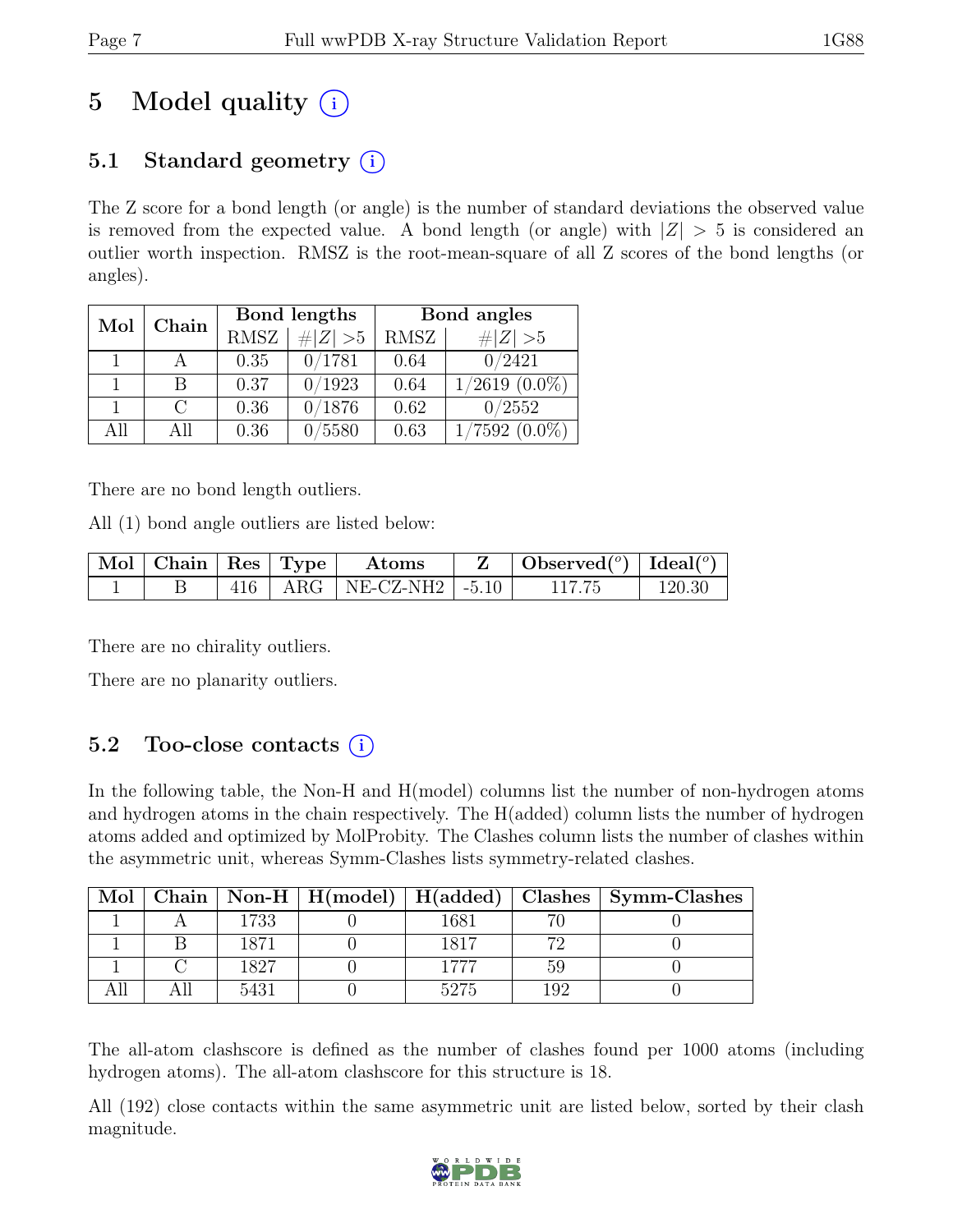| Atom-1                      | Atom-2                       | Interatomic      | Clash           |
|-----------------------------|------------------------------|------------------|-----------------|
|                             |                              | distance $(\AA)$ | overlap $(\AA)$ |
| 1:C:420:ARG:HH11            | 1:C:420:ARG:HB3              | 1.14             | 1.12            |
| 1:B:455:GLN:HE21            | 1:B:544:PRO:HD2              | 1.28             | 0.98            |
| 1:A:366:GLN:NE2             | 1: A: 366: GLN: H            | 1.63             | 0.95            |
| 1:C:314:ILE:HD12            | 1:C:440:LEU:HD13             | 1.49             | 0.94            |
| 1: A: 366: GLN: H           | 1:A:366:GLN:HE21             | 0.99             | 0.91            |
| 1:C:420:ARG:HH11            | 1:C:420:ARG:CB               | 1.87             | 0.86            |
| 1:A:366:GLN:HE21            | 1: A: 366: GLN: N            | 1.76             | 0.82            |
| 1:C:490:ILE:HD12            | 1:C:490:ILE:O                | 1.87             | 0.73            |
| 1:B:455:GLN:NE2             | 1:B:544:PRO:HD2              | 2.04             | 0.73            |
| 1:C:420:ARG:HB3             | 1:C:420:ARG:NH1              | 1.98             | 0.73            |
| 1:B:287:HIS:HA              | 1:B:420:ARG:NH2              | 2.04             | 0.72            |
| 1:B:490:ILE:H               | 1:B:490:ILE:HD13             | 1.55             | 0.71            |
| 1: A:392: LYS: HD2          | 1:A:398:TRP:NE1              | 2.07             | 0.70            |
| 1:A:449:GLN:O               | 1: A: 453: THR: HG23         | 1.92             | 0.69            |
| 1:A:389:LEU:HD23            | 1:A:399:VAL:HG22             | 1.75             | 0.69            |
| 1:A:287:HIS:CE1             | 1:A:426:VAL:HG23             | 2.30             | 0.66            |
| 1:B:407:VAL:HG11            | 1: B: 503: MET: SD           | 2.35             | 0.66            |
| 1:A:287:HIS:HE1             | 1:A:426:VAL:HG23             | 1.62             | 0.65            |
| 1:B:436:LYS:HE2             | 1:B:439:ASP:HB2              | 1.78             | 0.64            |
| 1:C:487:ALA:O               | 1:C:490:ILE:HG23             | 1.98             | 0.64            |
| 1:B:466:ALA:HB2             | 1:B:484:LEU:HD11             | 1.80             | 0.64            |
| 1:B:287:HIS:HE1             | 1:B:426:VAL:HG23             | 1.63             | 0.64            |
| 1:C:431:PRO:O               | 1:C:432:SER:HB2              | 1.97             | 0.64            |
| 1:B:429:ILE:HD11            | 1:B:435:ILE:HD11             | 1.80             | 0.64            |
| 1:A:311:GLN:HB2             | 1:A:441:ARG:NH2              | 2.13             | 0.63            |
| 1:B:314:ILE:HD12            | 1:B:314:ILE:N                | 2.12             | 0.63            |
| 1:A:490:ILE:HG23            | 1:A:494:ASP:HB2              | 1.81             | 0.63            |
| 1: B:516: GLN: NE2          | 1: B:516: GLN: HA            | 2.14             | 0.63            |
| 1:C:347:ILE:HG12            | 1:C:390:GLU:HG3              | 1.81             | 0.62            |
| 1:C:444:HIS:HA              | 1:C:447:MET:HE3              | 1.80             | 0.62            |
| 1:B:388:GLN:HG3             | 1:B:402:LEU:HD11             | 1.82             | 0.62            |
| 1:B:382:HIS:HB3             | 1:B:405:HIS:CD2              | 2.35             | 0.61            |
| 1:B:356:PRO:HD3             | 1:C:533:LEU:HB3              | 1.82             | 0.61            |
| $1:C:292:PRO:H\overline{A}$ | $1:C:430:TYR:\overline{HB2}$ | 1.82             | 0.61            |
| 1:A:491:GLY:HA2             | 1:A:545:ILE:HG21             | 1.83             | 0.61            |
| 1:C:499:CYS:CB              | 1:C:533:LEU:HD13             | 2.31             | 0.61            |
| 1:C:406:ALA:HB2             | 1:C:431:PRO:HD3              | 1.83             | 0.60            |
| 1:B:461:GLN:O               | 1:B:464:ALA:HB3              | 2.01             | 0.60            |
| 1:A:287:HIS:HA              | 1:A:420:ARG:HH21             | 1.67             | 0.60            |
| 1:A:420:ARG:NH1             | 1:A:420:ARG:HB3              | 2.17             | 0.59            |
| 1:C:443:CYS:O               | 1:C:447:MET:HG3              | 2.03             | 0.59            |
| 1:B:394:GLU:HB3             | 1:B:440:LEU:HD12             | 1.84             | 0.59            |

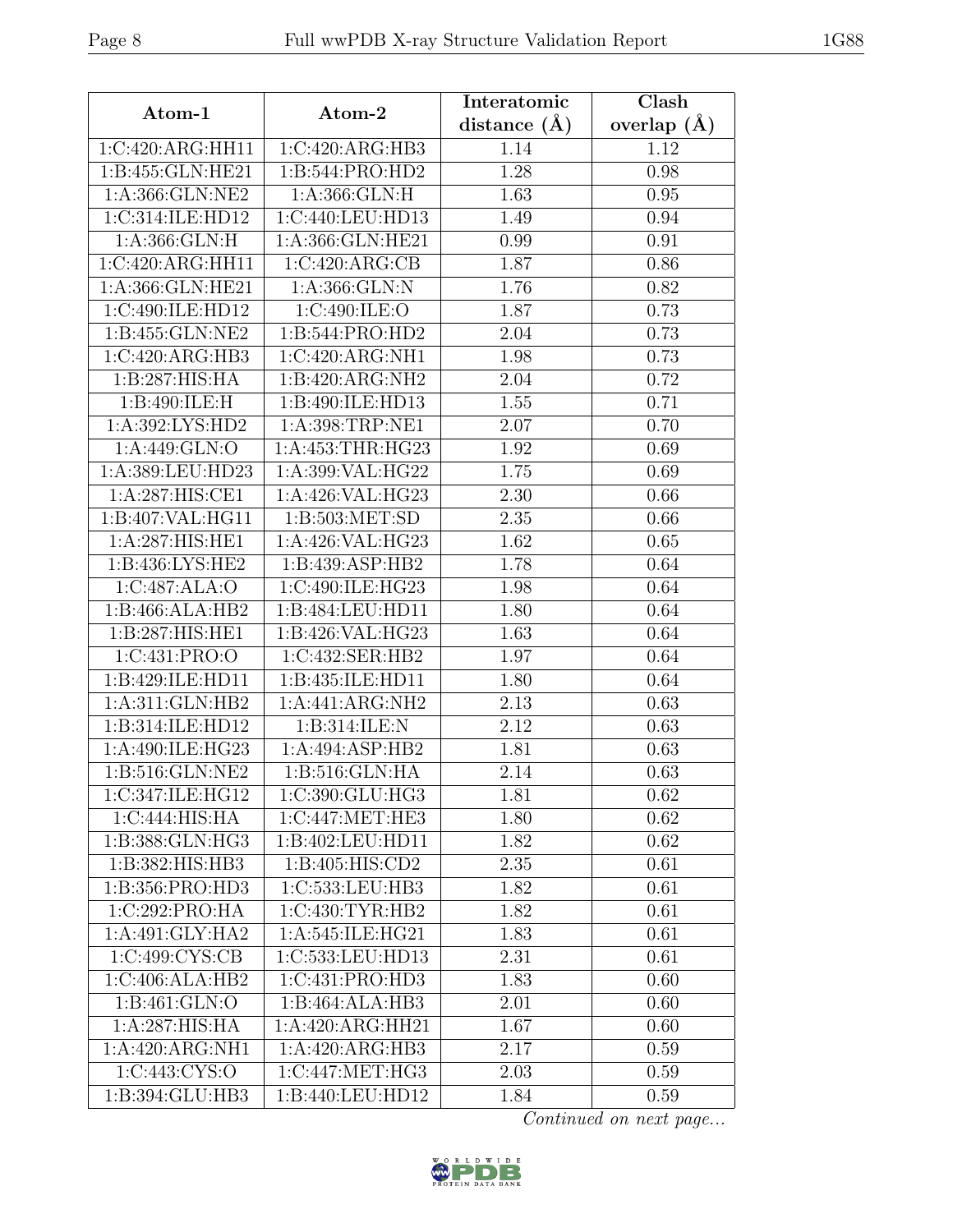| Continuea from previous page |                  | Interatomic       | Clash         |
|------------------------------|------------------|-------------------|---------------|
| Atom-1                       | Atom-2           | distance $(A)$    | overlap $(A)$ |
| 1:B:529:LEU:O                | 1:B:533:LEU:HG   | 2.03              | 0.59          |
| 1:B:487:ALA:HB3              | 1:B:490:ILE:HG23 | 1.84              | 0.58          |
| 1:C:444:HIS:HA               | 1:C:447:MET:CE   | 2.32              | 0.58          |
| 1:A:446:GLN:HE21             | 1:A:450:GLN:HB2  | 1.68              | 0.58          |
| 1:B:487:ALA:O                | 1: B:489: GLY:N  | 2.36              | 0.58          |
| 1:B:347:ILE:HG12             | 1:B:390:GLU:HG3  | 1.86              | 0.57          |
| 1:B:545:ILE:C                | 1:B:545:ILE:HD13 | 2.25              | 0.57          |
| 1:C:493:ASP:O                | 1:C:496:ARG:HG3  | 2.04              | 0.57          |
| 1:C:353:TYR:O                | 1:C:365:GLY:HA3  | 2.05              | 0.56          |
| 1:A:354:VAL:HG21             | 1:B:536:LEU:HG   | 1.87              | 0.56          |
| $1:B:388:GLN:H\overline{G3}$ | 1:B:402:LEU:CD1  | 2.35              | 0.56          |
| 1:B:429:ILE:CD1              | 1:B:435:ILE:HD11 | 2.35              | 0.56          |
| 1:C:414:LEU:HB3              | 1:C:427:HIS:CD2  | 2.41              | 0.56          |
| 1:A:446:GLN:NE2              | 1:A:450:GLN:HB2  | 2.21              | 0.56          |
| 1:B:287:HIS:CE1              | 1:B:426:VAL:HG23 | 2.40              | 0.56          |
| 1:A:288:LEU:HD12             | 1:A:426:VAL:O    | 2.06              | 0.56          |
| 1:A:387:VAL:HG13             | 1:A:505:PHE:HE1  | 1.70              | 0.56          |
| 1:A:347:ILE:HG12             | 1:A:390:GLU:HG3  | 1.87              | 0.56          |
| 1:B:378:ARG:O                | 1:B:381:LEU:HB2  | 2.07              | 0.55          |
| 1: B: 424: ASP: O            | 1:B:425:ALA:HB2  | 2.07              | 0.55          |
| 1:A:414:LEU:HB3              | 1:A:427:HIS:CD2  | 2.41              | 0.55          |
| 1:A:420:ARG:HB3              | 1:A:420:ARG:HH11 | 1.70              | $0.55\,$      |
| 1:A:537:ASP:OD2              | 1:C:353:TYR:HB3  | 2.08              | 0.54          |
| 1:B:314:ILE:HD12             | 1:B:314:ILE:H    | 1.73              | 0.54          |
| 1:A:454:ALA:HB1              | 1:A:490:ILE:H    | 1.71              | 0.54          |
| 1:C:451:ALA:O                | 1:C:454:ALA:HB3  | $\overline{2.08}$ | 0.54          |
| 1:B:527:ILE:HD12             | 1:B:527:ILE:N    | 2.23              | 0.54          |
| 1:B:317:HIS:ND1              | 1:B:318:PRO:HD2  | 2.24              | 0.53          |
| 1: B: 455: GLN: O            | 1:B:458:ALA:HB3  | 2.09              | 0.53          |
| 1:A:536:LEU:HD23             | 1:C:354:VAL:HG21 | 1.90              | 0.53          |
| 1:B:374:GLU:O                | 1:B:378:ARG:HG2  | 2.09              | 0.52          |
| 1:C:536:LEU:O                | 1:C:540:LEU:HG   | 2.09              | 0.52          |
| 1:C:499:CYS:HB2              | 1:C:533:LEU:HD13 | 1.90              | 0.52          |
| 1:A:497:ARG:HH11             | 1:A:497:ARG:HG2  | 1.75              | 0.52          |
| 1:C:538:GLU:O                | 1:C:542:THR:HG23 | 2.09              | 0.52          |
| 1:C:392:LYS:HD2              | 1:C:398:TRP:NE1  | 2.25              | 0.52          |
| 1: A: 366: GLN: NE2          | 1:A:366:GLN:N    | 2.44              | 0.51          |
| 1:C:414:LEU:HD11             | 1:C:437:VAL:HG12 | 1.93              | 0.51          |
| 1:C:429:ILE:HD12             | 1:C:435:ILE:HD11 | 1.92              | 0.51          |
| 1:A:291:HIS:CE1              | 1:A:427:HIS:HB3  | 2.46              | 0.50          |
| 1:B:538:GLU:O                | 1:B:542:THR:HG23 | 2.11              | 0.50          |

Continued from previous page.

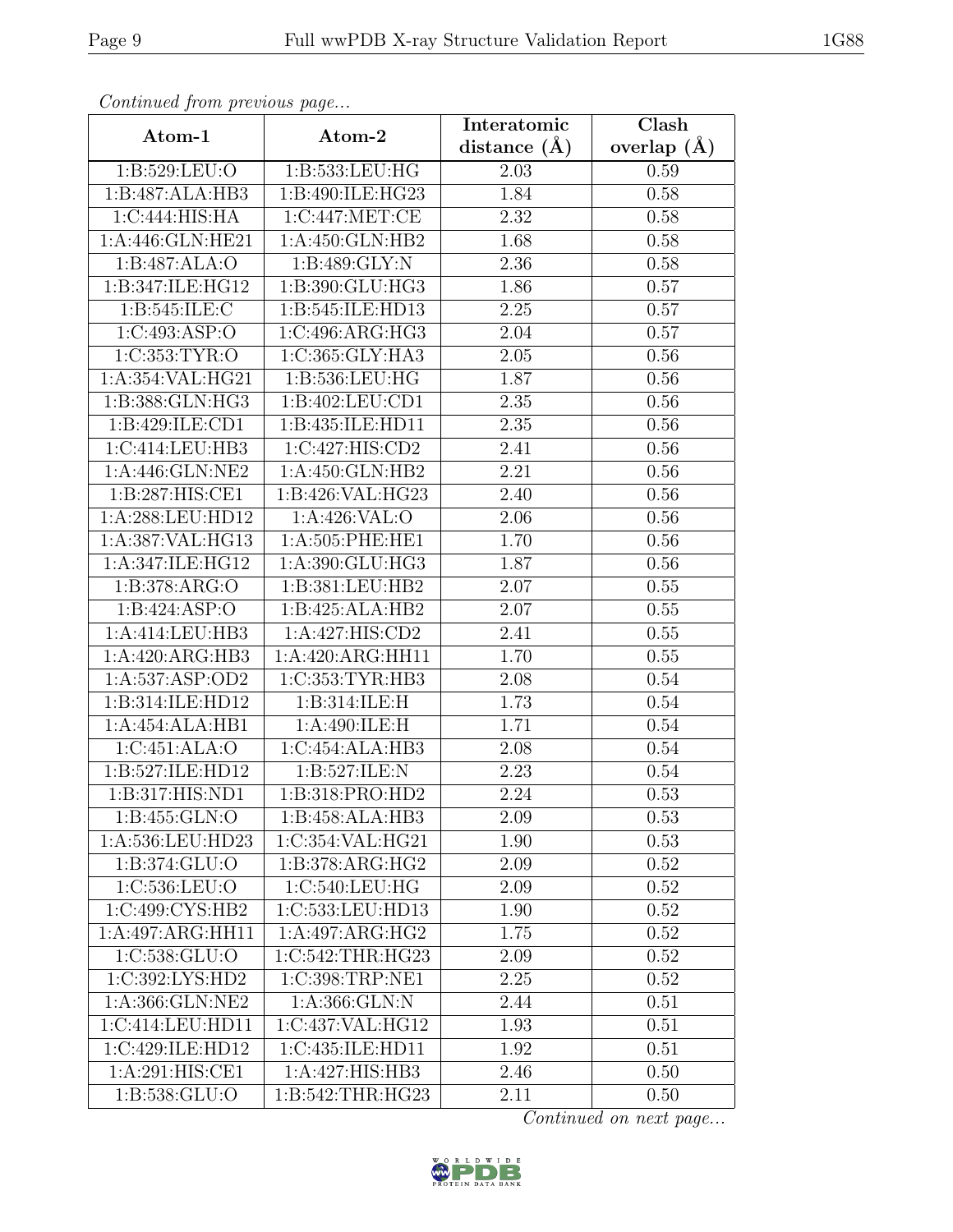| Continuea from previous page |                               | Interatomic       | Clash           |
|------------------------------|-------------------------------|-------------------|-----------------|
| Atom-1                       | Atom-2                        | distance $(A)$    | overlap $(\AA)$ |
| 1: A:412: TYR:O              | 1:A:415:ASP:HB2               | 2.12              | 0.50            |
| 1:B:505:PHE:O                | 1: B: 507: LYS: N             | 2.44              | 0.50            |
| 1:C:503:MET:O                | 1:C:503:MET:HG3               | 2.12              | 0.50            |
| 1:A:312:PRO:HB3              | 1:A:313:PRO:HD2               | 1.94              | 0.50            |
| 1:B:388:GLN:HB2              | 1:B:400:ARG:HB3               | 1.93              | 0.50            |
| 1:A:350:VAL:O                | 1:A:386:GLY:HA3               | 2.11              | 0.50            |
| 1:B:355:ASP:HB2              | 1:C:537:ASP:OD1               | $\overline{2.11}$ | 0.50            |
| 1:A:435:ILE:HG22             | 1: A: 436: LYS: N             | 2.27              | 0.49            |
| 1:B:322:TYR:CE2              | 1:B:340:LYS:HD2               | 2.46              | 0.49            |
| 1:A:400:ARG:HG2              | 1:A:402:LEU:CD1               | 2.41              | 0.49            |
| 1:A:387:VAL:HG11             | 1:A:407:VAL:HG21              | 1.95              | 0.49            |
| 1:B:392:LYS:HD2              | 1:B:398:TRP:NE1               | 2.27              | 0.49            |
| 1:C:431:PRO:O                | 1:C:432:SER:CB                | 2.60              | 0.49            |
| 1:A:410:GLN:NE2              | 1:A:502:ARG:HD2               | 2.27              | 0.49            |
| 1:C:408:PHE:CD1              | 1:C:408:PHE:N                 | 2.80              | 0.49            |
| 1:B:339:PHE:HE1              | 1:B:358:GLY:HA2               | 1.77              | 0.49            |
| 1:A:496:ARG:HD2              | 1:C:366:GLN:HA                | 1.95              | 0.48            |
| 1: A:511: PRO:HG2            | 1:A:512:ASP:OD1               | 2.13              | 0.48            |
| 1: B: 330: GLU:O             | 1:B:331:MET:HB2               | 2.14              | 0.48            |
| 1:C:380:ARG:HH11             | 1:C:380:ARG:HG2               | 1.77              | 0.48            |
| 1:C:509:TRP:HB2              | 1:C:515:SER:O                 | 2.14              | 0.48            |
| 1:A:513:TYR:HB3              | 1:A:514:PRO:HD2               | 1.96              | 0.48            |
| 1:B:323:TRP:CZ3              | 1:B:391:CYS:HB2               | 2.48              | 0.48            |
| 1: B: 513: TYR: HB3          | 1:B:514:PRO:HD2               | 1.96              | 0.47            |
| 1:B:497:ARG:HH11             | 1:B:497:ARG:HG3               | 1.80              | 0.47            |
| 1:A:457:ALA:HB1              | 1:A:488:ALA:HB3               | 1.96              | 0.47            |
| 1:A:323:TRP:CE3              | 1:A:391:CYS:HB2               | 2.50              | 0.47            |
| 1:B:339:PHE:CE1              | 1:B:358:GLY:HA2               | 2.50              | 0.47            |
| 1:C:353:TYR:O                | 1:C:363:CYS:HB3               | 2.15              | 0.47            |
| 1:B:312:PRO:O                | 1:B:441:ARG:NH2               | 2.48              | 0.46            |
| 1:B:341:VAL:HG11             | 1:B:348:VAL:HB                | 1.96              | 0.46            |
| 1:A:497:ARG:HG2              | 1:A:497:ARG:NH1               | 2.31              | 0.46            |
| 1:C:350:VAL:HA               | 1:C:362:PHE:O                 | 2.15              | 0.46            |
| 1: A:373:THR:O               | 1:A:377:GLU:HG3               | 2.14              | 0.46            |
| 1:A:408:PHE:N                | 1: A:408: PHE:CD1             | 2.83              | 0.46            |
| 1:B:409:VAL:HG12             | 1:B:410:GLN:N                 | 2.31              | 0.46            |
| 1: A:390: GLU:O              | 1:A:397:VAL:HA                | 2.16              | 0.46            |
| 1:A:392:LYS:HD2              | 1:A:398:TRP:CD1               | 2.49              | 0.46            |
| 1:C:518:ILE:HG23             | 1:C:519:LYS:N                 | 2.30              | 0.46            |
| 1: A:351: ASP: HA            | 1:A:386:GLY:HA3               | 1.97              | 0.46            |
| 1:A:311:GLN:HB2              | $1:A:441:A\overline{RG:HH22}$ | 1.80              | 0.46            |

Continued from previous page.

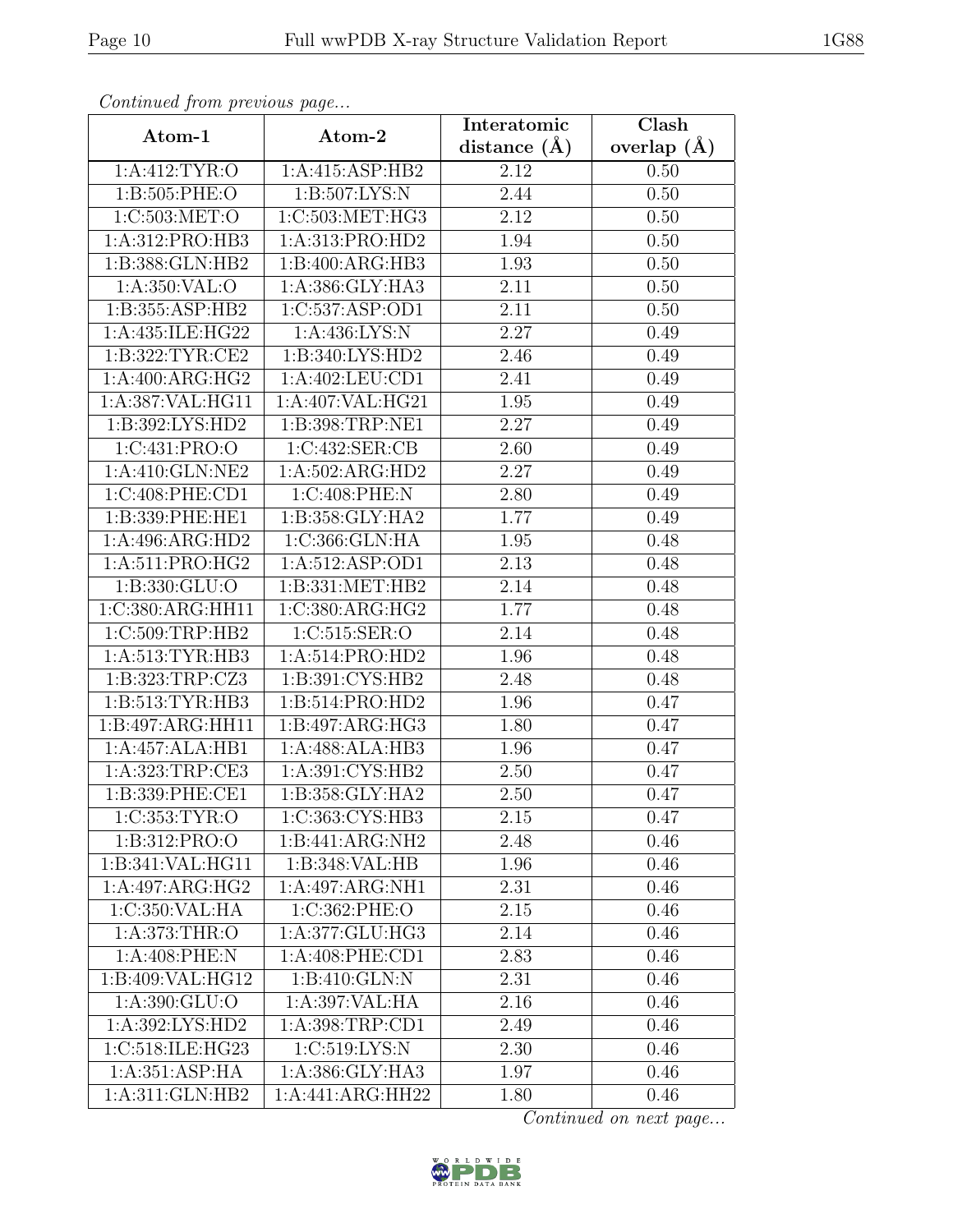| Continued from previous page  |                    | Interatomic      | Clash           |
|-------------------------------|--------------------|------------------|-----------------|
| Atom-1                        | Atom-2             | distance $(\AA)$ | overlap $(\AA)$ |
| 1:B:531:ARG:O                 | 1:B:535:LEU:HG     | 2.15             | 0.45            |
| 1:C:483:SER:HA                | 1:C:550:PRO:HA     | 1.98             | 0.45            |
| 1: A: 385: LYS: HB2           | 1:A:402:LEU:HB3    | 1.98             | 0.45            |
| 1:C:429:ILE:CD1               | 1:C:435:ILE:HD11   | 2.46             | 0.45            |
| 1: A: 384: GLY: C             | 1: A:386: GLY: H   | 2.20             | 0.45            |
| 1: A:401: CYS:SG              | 1:A:431:PRO:HA     | 2.57             | 0.45            |
| 1:C:415:ASP:OD1               | 1:C:425:ALA:HB3    | 2.15             | 0.45            |
| $1:A:428:LYS:H\overline{E2}$  | 1: A: 430: TYR: CZ | 2.52             | 0.45            |
| 1:C:463:ALA:C                 | 1:C:465:VAL:H      | 2.20             | 0.45            |
| 1:A:311:GLN:HB3               | 1: A:312: PRO:CD   | 2.47             | 0.44            |
| 1:A:285:ASN:N                 | 1:A:285:ASN:HD22   | 2.15             | 0.44            |
| 1:A:456:ALA:C                 | 1:A:458:ALA:H      | 2.19             | 0.44            |
| 1:B:335: VAL: HG13            | 1:B:368:SER:O      | 2.18             | 0.44            |
| 1:C:347:ILE:CG2               | 1:C:388:GLN:HG2    | 2.48             | 0.44            |
| 1:B:314:ILE:H                 | 1:B:314:ILE:CD1    | 2.30             | 0.44            |
| 1:A:409:VAL:HG22              | 1: A:503:MET:HE2   | 2.00             | 0.44            |
| 1:C:440:LEU:HD23              | 1:C:440:LEU:HA     | 1.86             | 0.44            |
| 1: A: 384: GLY: C             | 1: A: 386: GLY: N  | 2.72             | 0.44            |
| 1:C:420:ARG:HH11              | 1:C:420:ARG:CG     | 2.29             | 0.44            |
| 1:B:409:VAL:HG21              | 1:B:429:ILE:HD12   | 2.00             | 0.43            |
| 1:B:323:TRP:CE3               | 1:B:391:CYS:HB2    | 2.53             | 0.43            |
| 1:B:291:HIS:NE2               | 1:B:427:HIS:HD2    | 2.16             | 0.43            |
| 1:B:314:ILE:N                 | 1:B:314:ILE:CD1    | 2.79             | 0.43            |
| 1:B:378:ARG:HA                | 1:B:378:ARG:HD3    | 1.84             | 0.43            |
| 1:C:347:ILE:HG23              | 1:C:388:GLN:HG2    | 2.00             | 0.43            |
| 1:C:360:ASP:OD1               | 1:C:360:ASP:C      | 2.57             | 0.43            |
| 1:C:420:ARG:HD3               | 1:C:425:ALA:HB2    | 2.00             | 0.43            |
| 1:B:409:VAL:CG2               | 1:B:429:ILE:HD12   | 2.49             | 0.43            |
| $1: B: 547: \overline{ASP:O}$ | 1:B:548:PRO:C      | 2.56             | 0.43            |
| 1:C:398:TRP:CZ2               | 1:C:436:LYS:HB2    | 2.54             | 0.43            |
| 1:A:317:HIS:CD2               | 1:A:318:PRO:HD2    | 2.54             | 0.43            |
| 1:C:429:ILE:HD12              | 1:C:435:ILE:CD1    | 2.48             | 0.43            |
| 1:A:410:GLN:HE22              | 1:A:502:ARG:HD2    | 1.84             | 0.42            |
| 1:B:348:VAL:HA                | 1:B:360:ASP:O      | 2.19             | 0.42            |
| 1:C:429:ILE:HG22              | 1:C:433:ALA:HB3    | 2.00             | 0.42            |
| 1:C:409:VAL:CG1               | 1:C:410:GLN:N      | 2.81             | 0.42            |
| 1:C:320:PRO:HB2               | 1:C:322:TYR:O      | 2.19             | 0.42            |
| 1:A:381:LEU:HG                | 1:B:487:ALA:HB1    | 2.00             | 0.42            |
| 1:B:499:CYS:HB2               | 1:B:533:LEU:HD21   | 2.01             | 0.42            |
| 1:C:364:LEU:N                 | 1:C:364:LEU:CD1    | 2.83             | 0.42            |
| 1:B:312:PRO:HB2               | 1:B:313:PRO:HD2    | 2.01             | 0.42            |

Continued from previous page.

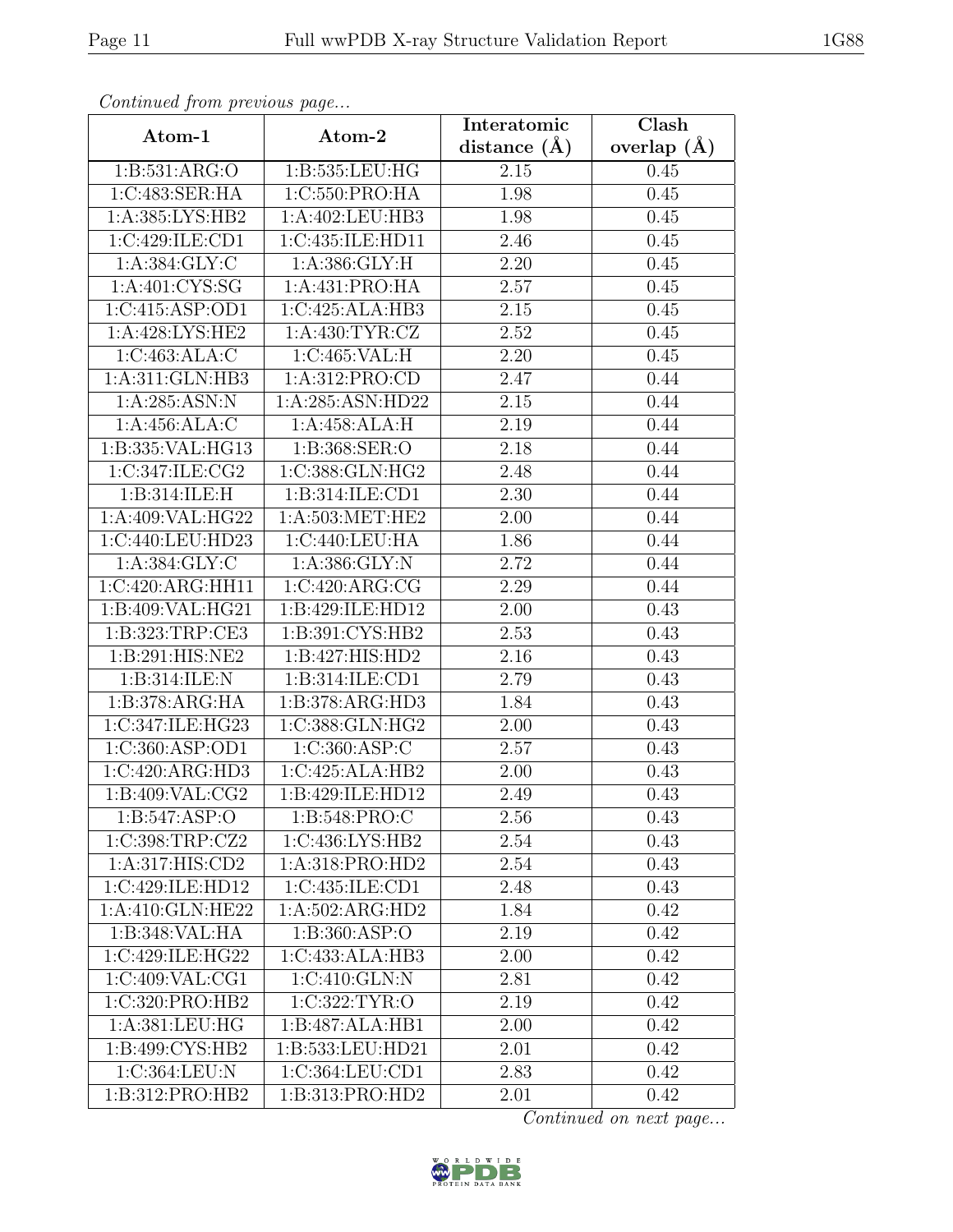| $P$ . The same $P$ is the set of $P$ and $P$ is the set of $P$ |                   | Interatomic       | $\overline{\text{Clash}}$ |
|----------------------------------------------------------------|-------------------|-------------------|---------------------------|
| Atom-1                                                         | Atom-2            | distance $(A)$    | overlap $(A)$             |
| 1: B:349:THR:HB                                                | 1:B:361:ARG:HG3   | 2.02              | 0.42                      |
| 1:C:376:ILE:H                                                  | 1:C:376:ILE:HD12  | 1.85              | 0.42                      |
| 1:A:314:ILE:HD11                                               | 1:A:441:ARG:HA    | 2.02              | 0.42                      |
| 1:A:530:HIS:O                                                  | 1:A:534:GLN:HG3   | 2.19              | 0.42                      |
| 1: A: 331: MET: HB3                                            | 1: A: 332: ASP: H | 1.68              | 0.42                      |
| 1:B:414:LEU:HB3                                                | 1:B:427:HIS:CD2   | 2.54              | 0.42                      |
| 1:B:287:HIS:O                                                  | 1:B:425:ALA:HA    | 2.20              | 0.41                      |
| 1:A:389:LEU:CD2                                                | 1:A:399:VAL:HG22  | 2.47              | 0.41                      |
| 1: A:294: MET:HA                                               | 1:A:295:PRO:HD2   | 1.87              | 0.41                      |
| 1:A:311:GLN:HB3                                                | 1:A:312:PRO:HD2   | 2.03              | 0.41                      |
| 1:C:330:GLU:HG2                                                | 1:C:522:PRO:O     | 2.21              | 0.41                      |
| 1: A: 535: LEU: O                                              | 1:A:539:VAL:HG23  | 2.20              | 0.41                      |
| 1:B:315:SER:OG                                                 | 1:B:317:HIS:HB2   | 2.21              | 0.41                      |
| 1:C:291:HIS:CD2                                                | 1:C:427:HIS:HB3   | 2.55              | 0.41                      |
| 1:C:330:GLU:HA                                                 | 1:C:522:PRO:O     | 2.21              | 0.41                      |
| 1:A:400:ARG:HG2                                                | 1:A:402:LEU:HD13  | 2.03              | 0.41                      |
| 1:B:295:PRO:HA                                                 | 1:B:296:PRO:HD3   | 1.93              | 0.41                      |
| 1:B:342:PRO:C                                                  | 1:B:344:SER:N     | 2.74              | 0.41                      |
| 1:B:497:ARG:HG3                                                | 1:B:497:ARG:NH1   | 2.35              | 0.41                      |
| 1:B:501:LEU:HB2                                                | 1:B:527:ILE:HB    | 2.02              | 0.41                      |
| 1: B:516: GLN: HA                                              | 1:B:516:GLN:HE21  | 1.85              | 0.40                      |
| 1:A:448:GLN:HG2                                                | 1:A:543:MET:HE3   | 2.03              | 0.40                      |
| 1:A:356:PRO:HD3                                                | 1:B:533:LEU:HB3   | 2.03              | 0.40                      |
| 1:A:353:TYR:HB3                                                | 1:B:537:ASP:OD2   | 2.22              | 0.40                      |
| 1:A:415:ASP:OD1                                                | 1:A:427:HIS:HE1   | 2.04              | 0.40                      |
| 1:C:324:CYS:HA                                                 | 1:C:528:HIS:O     | $\overline{2.21}$ | 0.40                      |
| 1:C:481:ALA:O                                                  | 1:C:482:ILE:HG13  | 2.22              | 0.40                      |

Continued from previous page...

There are no symmetry-related clashes.

#### 5.3 Torsion angles  $(i)$

#### 5.3.1 Protein backbone ①

In the following table, the Percentiles column shows the percent Ramachandran outliers of the chain as a percentile score with respect to all X-ray entries followed by that with respect to entries of similar resolution.

The Analysed column shows the number of residues for which the backbone conformation was analysed, and the total number of residues.

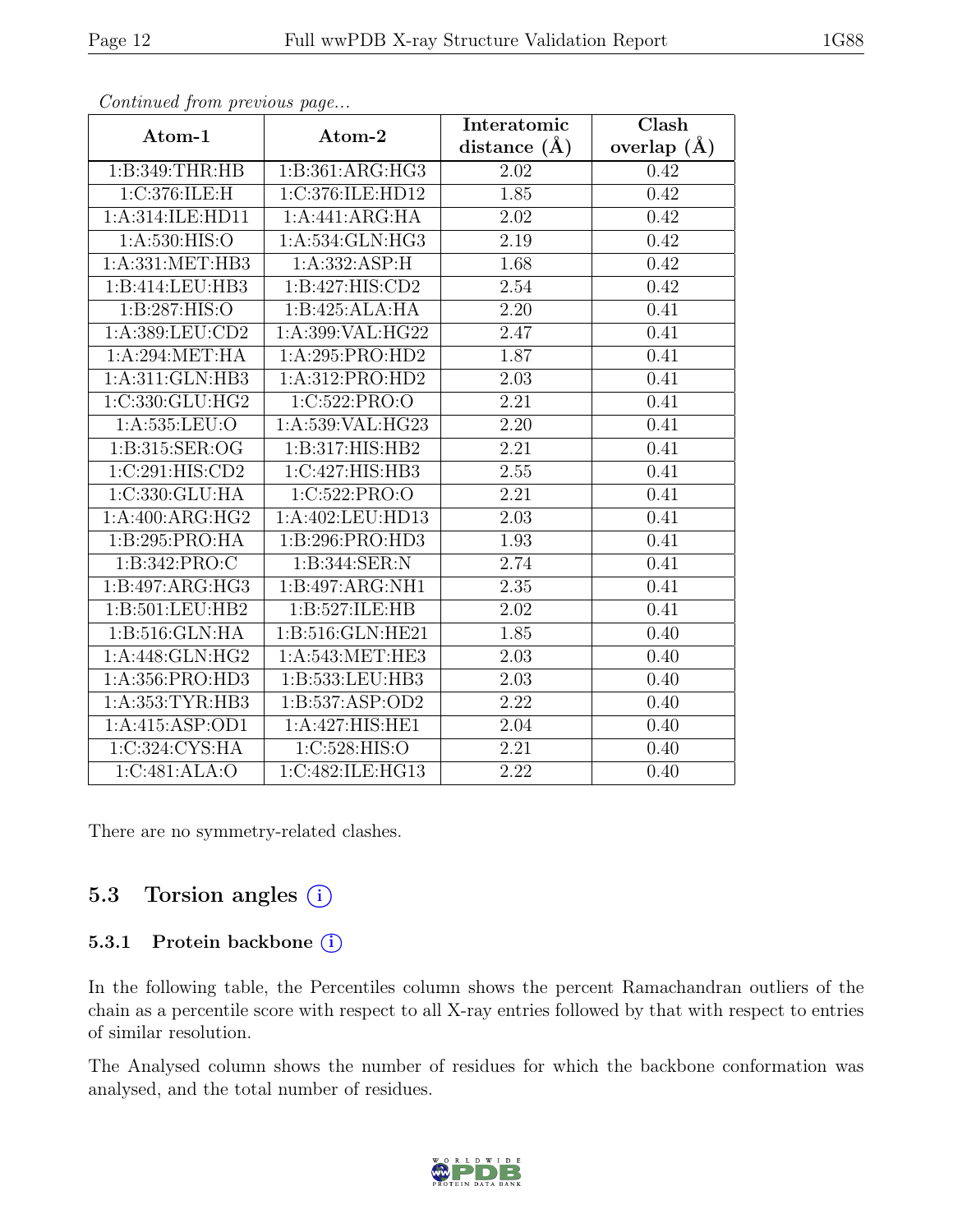| Mol | Chain   | Analysed        | Favoured       | Allowed    | Outliers  | Percentiles          |
|-----|---------|-----------------|----------------|------------|-----------|----------------------|
|     | А       | $215/268$ (80%) | $195(91\%)$    | $19(9\%)$  | $1(0\%)$  | 29<br>68             |
|     | B       | $236/268$ (88%) | 206(87%)       | $24(10\%)$ | 6 $(2\%)$ | 28<br>$\overline{5}$ |
|     | $\rm C$ | $230/268(86\%)$ | $ 212(92\%)$   | $12(5\%)$  | 6(3%)     | 27<br>$\overline{5}$ |
| All | All     | $681/804$ (85%) | $  613 (90\%)$ | 55 (8%)    | $13(2\%)$ | 36<br>8              |

All (13) Ramachandran outliers are listed below:

| Mol            | Chain          | Res | <b>Type</b> |
|----------------|----------------|-----|-------------|
| $\mathbf{1}$   | Β              | 464 | ALA         |
| 1              | B              | 488 | ALA         |
| $\mathbf 1$    | C              | 357 | <b>SER</b>  |
| $\overline{1}$ | A              | 493 | <b>ASP</b>  |
| $\mathbf 1$    | B              | 425 | <b>ALA</b>  |
| 1              | B              | 480 | <b>PRO</b>  |
| $\mathbf 1$    | $\overline{C}$ | 464 | <b>ALA</b>  |
| $\mathbf{1}$   | $\overline{C}$ | 481 | ALA         |
| $\mathbf 1$    | B              | 546 | ALA         |
| 1              | $\overline{C}$ | 432 | <b>SER</b>  |
| 1              | B              | 506 | VAL         |
| $\overline{1}$ | $\overline{C}$ | 395 | <b>GLY</b>  |
| 1              | C              | 480 | PRC         |

#### 5.3.2 Protein sidechains (i)

In the following table, the Percentiles column shows the percent sidechain outliers of the chain as a percentile score with respect to all X-ray entries followed by that with respect to entries of similar resolution.

The Analysed column shows the number of residues for which the sidechain conformation was analysed, and the total number of residues.

| Mol | ${\bf Chain}$ | Analysed        | Rotameric | Outliers  | Percentiles |    |
|-----|---------------|-----------------|-----------|-----------|-------------|----|
|     |               | $185/217$ (85%) | 176 (95%) | $9(5\%)$  | 25          | 61 |
|     | B             | $197/217(91\%)$ | 188 (95%) | $9(5\%)$  | 27          | 64 |
|     | $\mathcal{C}$ | 193/217(89%)    | 182 (94%) | 11 $(6%)$ | 20          | 56 |
| All | All           | $575/651$ (88%) | 546 (95%) | $29(5\%)$ | 24          | 60 |

All (29) residues with a non-rotameric sidechain are listed below:

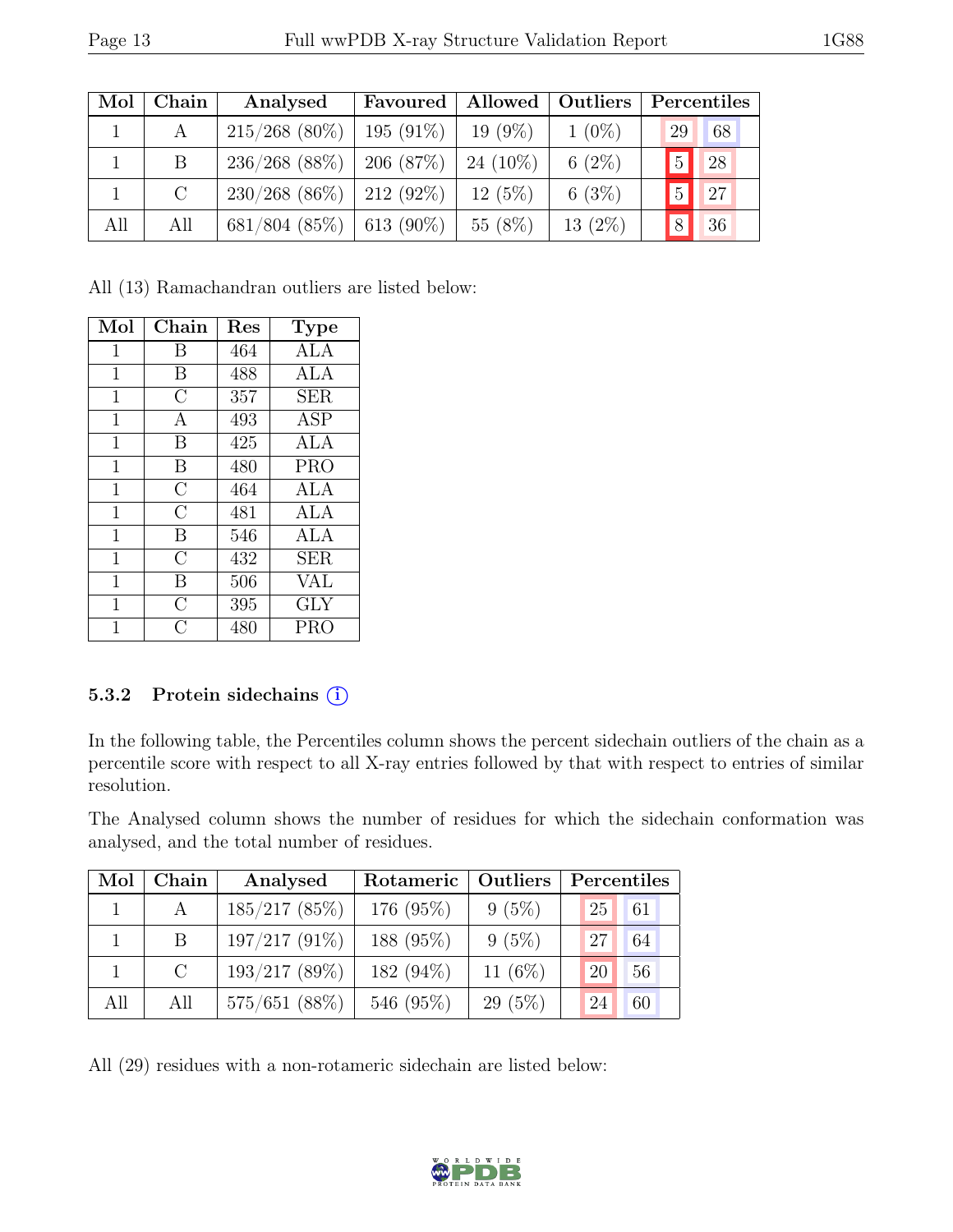| Mol            | Chain                                                                                                                                                                               | $\operatorname{Res}% \left( \mathcal{N}\right) \equiv\operatorname{Res}(\mathcal{N}_{0})\cap\mathcal{N}_{1}$ | Type                    |
|----------------|-------------------------------------------------------------------------------------------------------------------------------------------------------------------------------------|--------------------------------------------------------------------------------------------------------------|-------------------------|
| $\overline{1}$ | $\overline{\rm A}$                                                                                                                                                                  | 294                                                                                                          | <b>MET</b>              |
| $\mathbf{1}$   |                                                                                                                                                                                     | 331                                                                                                          | <b>MET</b>              |
| $\mathbf{1}$   |                                                                                                                                                                                     | 364                                                                                                          | LEU                     |
| $\overline{1}$ | $\frac{A}{A}$ $\frac{A}{A}$                                                                                                                                                         | 366                                                                                                          | $\overline{\text{GLN}}$ |
| $\mathbf{1}$   |                                                                                                                                                                                     | 402                                                                                                          | LEU                     |
| $\overline{1}$ |                                                                                                                                                                                     | 407                                                                                                          | $\overline{\text{VAL}}$ |
| $\mathbf{1}$   | $\frac{\overline{A}}{\overline{A}}$ $\frac{\overline{A}}{\overline{A}}$ $\frac{\overline{A}}{\overline{B}}$                                                                         | 449                                                                                                          | $\overline{\text{GLN}}$ |
| $\mathbf{1}$   |                                                                                                                                                                                     | 493                                                                                                          | <b>ASP</b>              |
| $\mathbf{1}$   |                                                                                                                                                                                     | 529                                                                                                          | LEU                     |
| $\mathbf{1}$   |                                                                                                                                                                                     | 316                                                                                                          | <b>ASN</b>              |
| $\overline{1}$ | $\overline{\mathbf{B}}$                                                                                                                                                             | $\overline{381}$                                                                                             | LEU                     |
| $\mathbf{1}$   | $\overline{\mathrm{B}}$                                                                                                                                                             | 435                                                                                                          | ILE                     |
| $\mathbf{1}$   | $\overline{\text{B}}$                                                                                                                                                               | 440                                                                                                          | LEU                     |
| $\mathbf{1}$   | $\overline{\mathbf{B}}$                                                                                                                                                             | 442                                                                                                          | $\overline{\text{GLN}}$ |
| $\mathbf{1}$   | $\overline{\mathrm{B}}$                                                                                                                                                             | 490                                                                                                          | ILE                     |
| $\overline{1}$ | $\overline{\mathrm{B}}$                                                                                                                                                             | $\overline{512}$                                                                                             | $\overline{\text{ASP}}$ |
| $\mathbf{1}$   | $\overline{\mathrm{B}}$                                                                                                                                                             | $\overline{5}29$                                                                                             | LEU                     |
| $\overline{1}$ |                                                                                                                                                                                     | 545                                                                                                          | <b>ILE</b>              |
| $\mathbf{1}$   |                                                                                                                                                                                     | 364                                                                                                          | LEU                     |
| $\mathbf{1}$   |                                                                                                                                                                                     | 366                                                                                                          | $\overline{\text{GLN}}$ |
| $\overline{1}$ |                                                                                                                                                                                     | 381                                                                                                          | LEU                     |
| $\mathbf{1}$   |                                                                                                                                                                                     | 410                                                                                                          | $\overline{\text{GLN}}$ |
| $\overline{1}$ |                                                                                                                                                                                     | 420                                                                                                          | $\overline{\rm{ARG}}$   |
| $\mathbf{1}$   |                                                                                                                                                                                     | 440                                                                                                          | LEU                     |
| $\mathbf{1}$   |                                                                                                                                                                                     | 441                                                                                                          | $\overline{\text{ARG}}$ |
| $\overline{1}$ |                                                                                                                                                                                     | 442                                                                                                          | $\overline{\text{GLN}}$ |
| $\mathbf{1}$   | $\overline{B}$ $\overline{C}$ $\overline{C}$ $\overline{C}$ $\overline{C}$ $\overline{C}$ $\overline{C}$ $\overline{C}$ $\overline{C}$ $\overline{C}$ $\overline{C}$ $\overline{C}$ | 449                                                                                                          | GLN                     |
| $\overline{1}$ |                                                                                                                                                                                     | $\overline{529}$                                                                                             | LEU                     |
| $\mathbf 1$    |                                                                                                                                                                                     | 533                                                                                                          | LEU                     |

Sometimes sidechains can be flipped to improve hydrogen bonding and reduce clashes. All (34) such sidechains are listed below:

| Mol         | Chain | Res | <b>Type</b> |
|-------------|-------|-----|-------------|
| 1           | A     | 291 | <b>HIS</b>  |
| 1           | A     | 311 | <b>GLN</b>  |
| $\mathbf 1$ | А     | 317 | <b>HIS</b>  |
| 1           | A     | 334 | <b>GLN</b>  |
| 1           | A     | 366 | GLN         |
| 1           | A     | 388 | <b>GLN</b>  |
| 1           | A     | 410 | <b>GLN</b>  |
| 1           | A     | 427 | <b>HIS</b>  |
| 1           | А     | 446 | <b>GLN</b>  |
|             |       | 449 | GLN         |

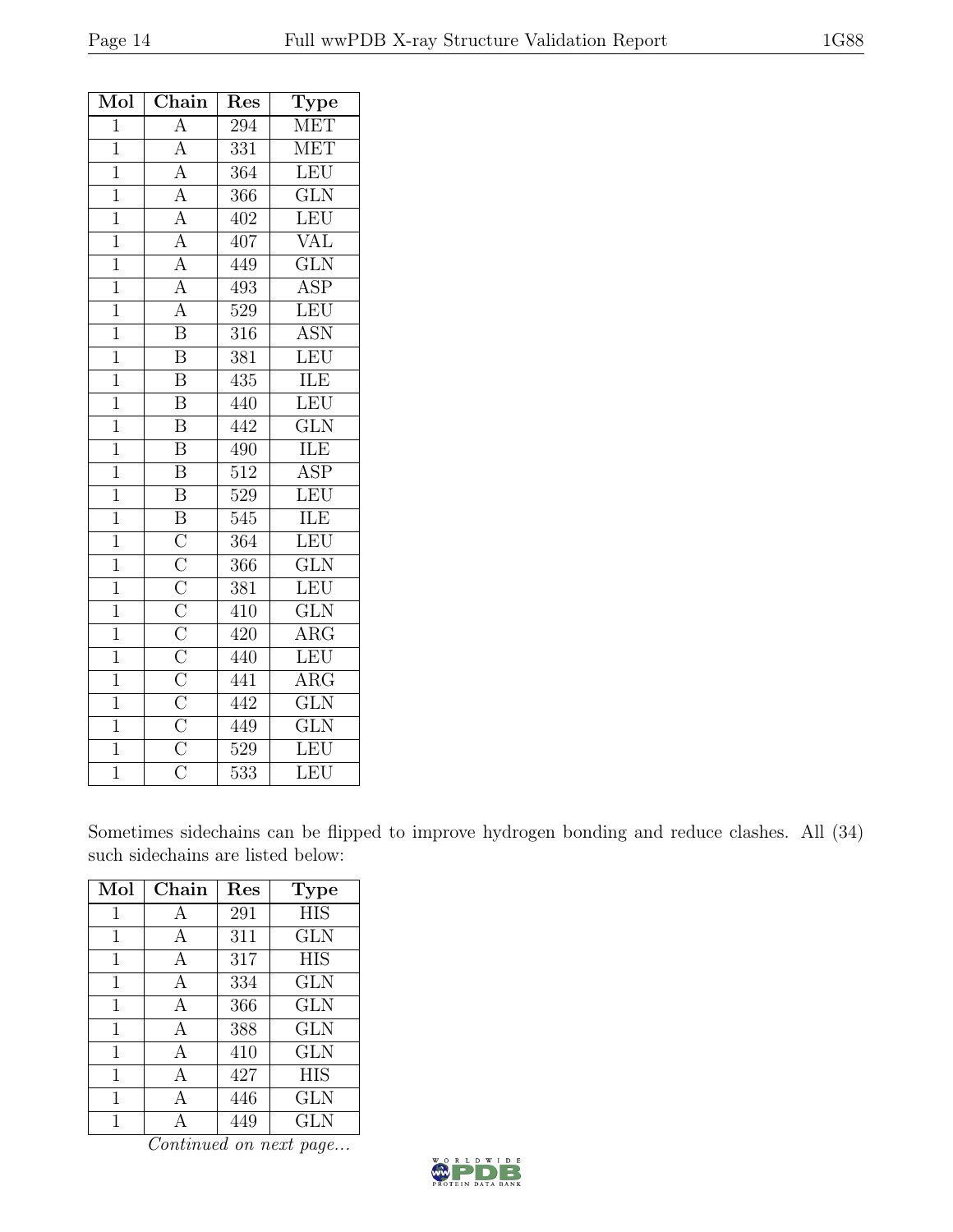| $\overline{\text{Mol}}$ | $\boldsymbol{\theta}$<br>Chain                                                                              | Res | $\mathbf{r}$<br>$\overline{v}$<br>Type |
|-------------------------|-------------------------------------------------------------------------------------------------------------|-----|----------------------------------------|
| $\mathbf{1}$            | $\overline{\rm A}$                                                                                          | 450 | GLN                                    |
| $\mathbf{1}$            | $\overline{A}$                                                                                              | 455 | $\overline{\text{GLN}}$                |
| $\mathbf{1}$            | $\overline{\mathbf{B}}$                                                                                     | 287 | <b>HIS</b>                             |
| $\mathbf{1}$            | $\overline{B}$                                                                                              | 311 | $\overline{\text{GLN}}$                |
| $\overline{1}$          | $\overline{\mathrm{B}}$                                                                                     | 316 | <b>ASN</b>                             |
| $\mathbf{1}$            | $\overline{\mathrm{B}}$                                                                                     | 334 | $\overline{\text{GLN}}$                |
| $\overline{1}$          | $\overline{\mathrm{B}}$                                                                                     | 388 | $\overline{\text{GLN}}$                |
| $\overline{1}$          | $\overline{\mathrm{B}}$                                                                                     | 405 | <b>HIS</b>                             |
| $\overline{1}$          | $\overline{\mathrm{B}}$                                                                                     | 427 | <b>HIS</b>                             |
| $\overline{1}$          | $\overline{\mathrm{B}}$                                                                                     | 442 | $\overline{\text{GLN}}$                |
| $\mathbf{1}$            | $\overline{\mathbf{B}}$                                                                                     | 446 | <b>GLN</b>                             |
| $\mathbf{1}$            | $\overline{\mathrm{B}}$                                                                                     | 449 | $\overline{\text{GLN}}$                |
| $\mathbf{1}$            | $\overline{B}$                                                                                              | 450 | <b>GLN</b>                             |
| $\overline{1}$          | $\, {\bf B}$                                                                                                | 455 | $\overline{\text{GLN}}$                |
| $\overline{1}$          | $\overline{\mathrm{B}}$                                                                                     | 516 | $\overline{\text{GLN}}$                |
| $\mathbf{1}$            | $\, {\bf B}$                                                                                                | 549 | <b>GLN</b>                             |
| $\overline{1}$          | $\frac{\overline{C}}{\overline{C}}$ $\frac{\overline{C}}{\overline{C}}$ $\frac{\overline{C}}{\overline{C}}$ | 287 | НIS                                    |
| $\mathbf{1}$            |                                                                                                             | 289 | <b>GLN</b>                             |
| $\mathbf{1}$            |                                                                                                             | 334 | <b>GLN</b>                             |
| $\mathbf{1}$            |                                                                                                             | 427 | <b>HIS</b>                             |
| $\mathbf{1}$            |                                                                                                             | 442 | <b>GLN</b>                             |
| $\overline{1}$          |                                                                                                             | 446 | $\overline{\text{GLN}}$                |
| $\overline{1}$          |                                                                                                             | 449 | <b>GLN</b>                             |
| $\overline{1}$          | $\overline{\rm C}$                                                                                          | 461 | $\overline{\text{GLN}}$                |

Continued from previous page...

#### 5.3.3 RNA  $(i)$

There are no RNA molecules in this entry.

### 5.4 Non-standard residues in protein, DNA, RNA chains  $(i)$

There are no non-standard protein/DNA/RNA residues in this entry.

#### 5.5 Carbohydrates  $(i)$

There are no monosaccharides in this entry.

### 5.6 Ligand geometry  $(i)$

There are no ligands in this entry.

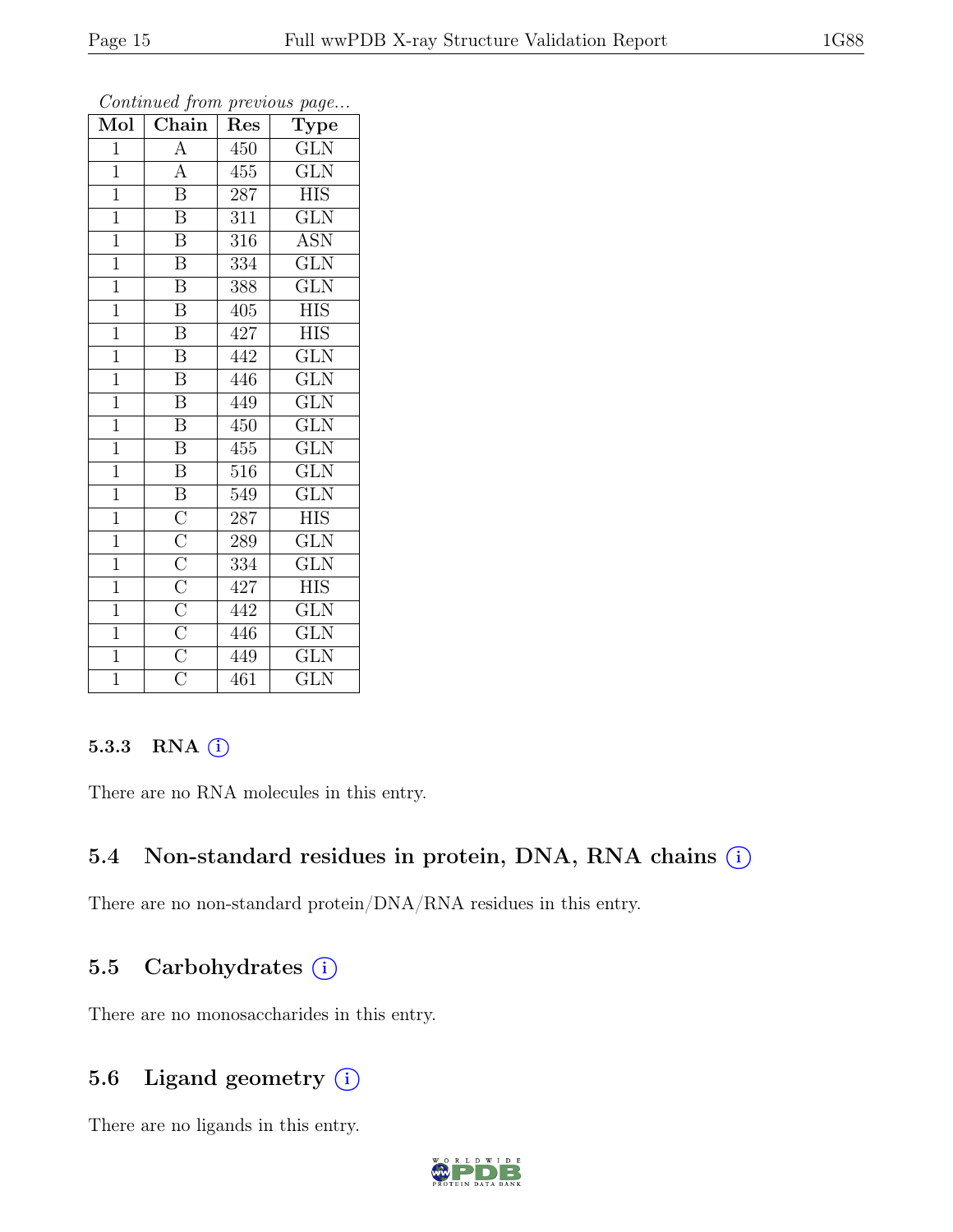### 5.7 Other polymers (i)

There are no such residues in this entry.

# 5.8 Polymer linkage issues  $(i)$

There are no chain breaks in this entry.

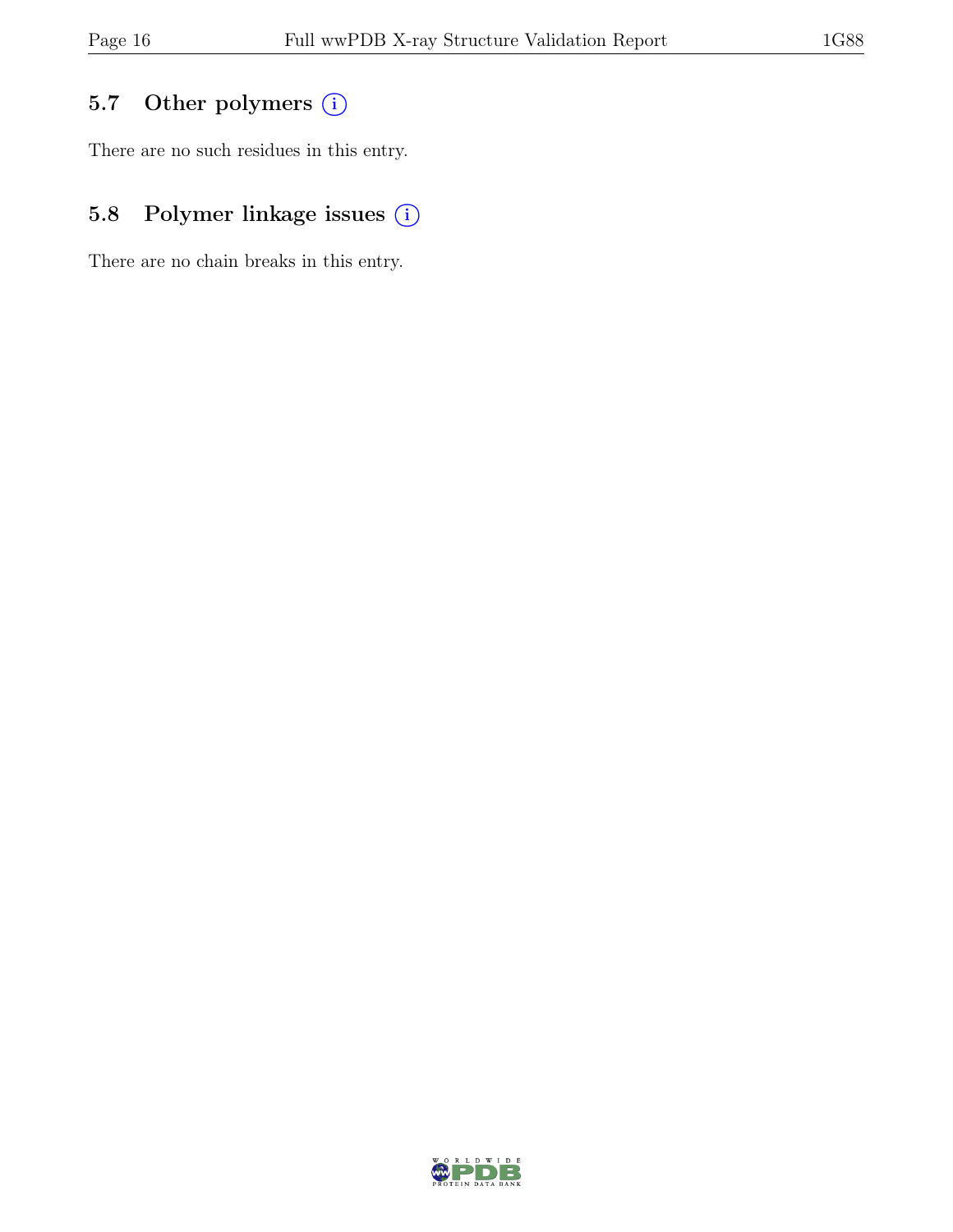# 6 Fit of model and data  $(i)$

### 6.1 Protein, DNA and RNA chains  $(i)$

In the following table, the column labelled ' $\#\text{RSRZ}>2$ ' contains the number (and percentage) of RSRZ outliers, followed by percent RSRZ outliers for the chain as percentile scores relative to all X-ray entries and entries of similar resolution. The OWAB column contains the minimum, median,  $95<sup>th</sup>$  percentile and maximum values of the occupancy-weighted average B-factor per residue. The column labelled 'Q< 0.9' lists the number of (and percentage) of residues with an average occupancy less than 0.9.

| Mol | Chain   | Analysed         | ${ <\hspace{-1.5pt}{\mathrm{RSRZ}} \hspace{-1.5pt}>}$ | $\#\text{RSRZ}\text{>2}$        | $OWAB(A^2)$             | $\rm Q\textcolor{black}{<}0.9$ $\mid$ |
|-----|---------|------------------|-------------------------------------------------------|---------------------------------|-------------------------|---------------------------------------|
|     |         | $221/268$ (82\%) | $-0.52$                                               | $6(2\%)$ 54<br><sup>26</sup>    | 4, 19, 75, 98           | $1(0\%)$                              |
|     | B       | $242/268$ (90%)  | $-0.50$                                               | 79<br>$3(1\%)$<br>54            | 4, 20, 80, 100          | $2(0\%)$                              |
|     | $\rm C$ | $236/268$ (88%)  | $-0.59$                                               | $3(1\%)$ 77<br>$\vert 51 \vert$ | 3, 21, 70, 93           | $1(0\%)$                              |
| All | All     | $699/804(86\%)$  | $-0.54$                                               | $12(1\%)$<br>70<br>41           | 3, 20, 77, 100   4 (0%) |                                       |

All (12) RSRZ outliers are listed below:

| Mol         | Chain | $\operatorname{Res}$ | <b>Type</b> | <b>RSRZ</b> |
|-------------|-------|----------------------|-------------|-------------|
| 1           | В     | 285                  | <b>ASN</b>  | 9.0         |
| 1           | А     | 487                  | ALA         | 7.1         |
| 1           | А     | 489                  | GLY         | 6.5         |
| 1           | A     | 488                  | ALA         | 5.5         |
| 1           | С     | 479                  | ALA         | 5.3         |
| 1           | А     | 545                  | ILE         | 3.9         |
| $\mathbf 1$ | А     | 490                  | ILE         | 3.5         |
| $\mathbf 1$ | В     | 311                  | <b>GLN</b>  | 2.6         |
| $\mathbf 1$ | В     | 479                  | ALA         | 2.4         |
| 1           | А     | 312                  | <b>PRO</b>  | 2.4         |
| 1           | С     | 285                  | <b>ASN</b>  | 2.2         |
| 1           | C     | 480                  | PRO         | 2.0         |

### 6.2 Non-standard residues in protein, DNA, RNA chains (i)

There are no non-standard protein/DNA/RNA residues in this entry.

### 6.3 Carbohydrates (i)

There are no monosaccharides in this entry.